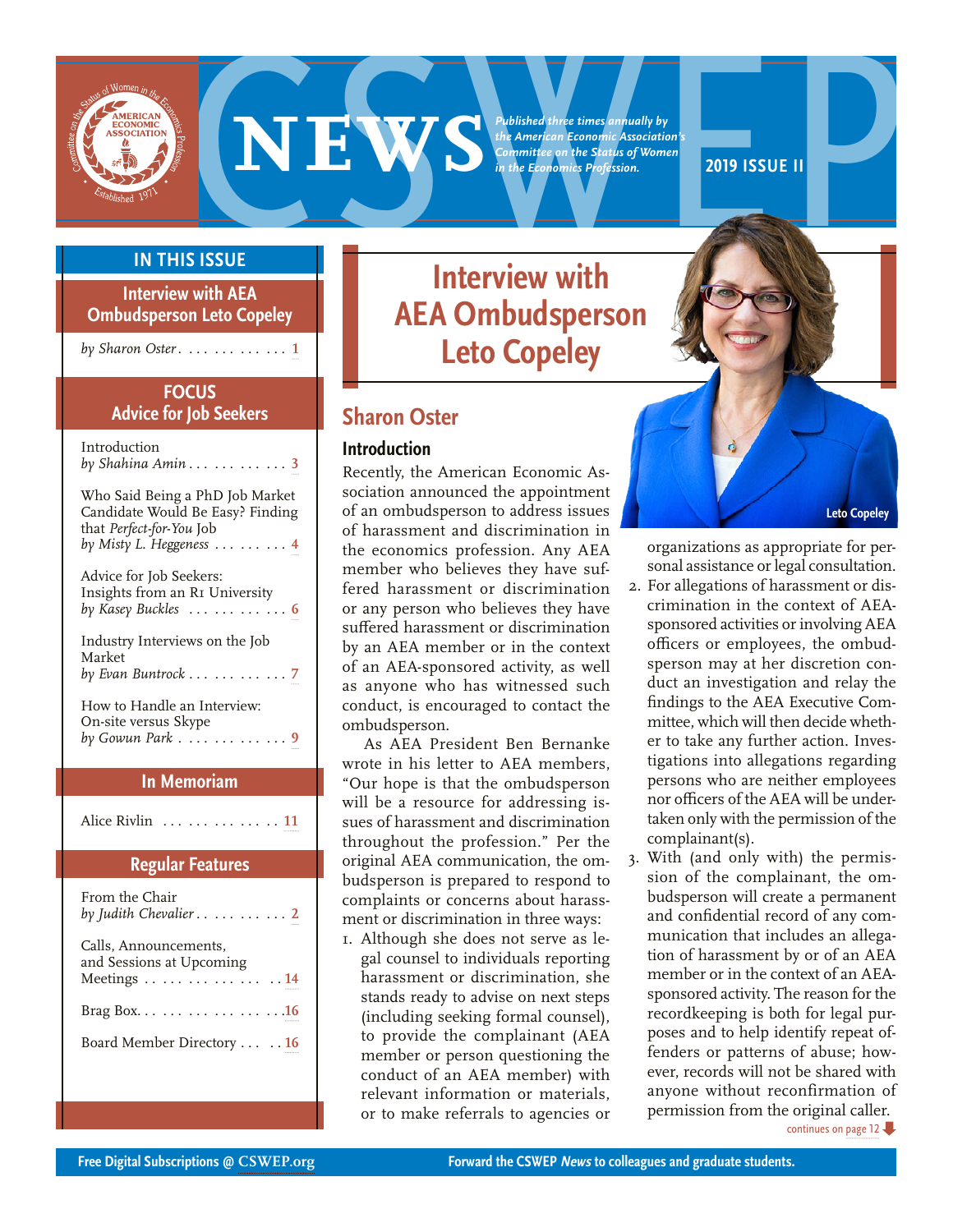## **Contributors**

<span id="page-1-0"></span>

**Shahina Amin** Lawrence Jepson Professor of International Economics, University of Northern Iowa



**Evan Buntrock** Senior Economist, Amazon.com



**Misty L. Heggeness** Principal Economist/ Senior Advisor for Evaluations and Experiments, U.S. Census Bureau



**Gowun Park** Assistant Professor of Economics, Simpson College

### **Judith A. Chevalier, Chair**  William S. Beinecke Professor of Economics and Finance School of Management, Yale University



**Kasey Buckles** Brian and Jeannelle Brady Associate Professor of Economics, University of Notre Dame



**Leto Copeley** Partner, Copeley, Johnson, & Groninger, PLLC, and Ombudsperson, American Economic Association



**Sharon M. Oster** Professor Emerita of Management and Entrepreneurship, Yale University



### **CSWEP News Staff**

Judith Chevalier, Editor Kate Silz-Carson, Oversight Editor Shahina Amin, Co-Editor Leda Black, **[Graphic Designer](http://www.ledablack.com/)**

# From the Chair **Judith A. Chevalier**

There are big changes afoot in the economics profession and I am proud of the role that CSWEP is playing in contributing to them. The AEA recently released the preliminary report of the AEA Climate Survey and we expect the full report to be released soon. I recommend that report to all *Newsletter* readers. If you follow @AEACSWEP on Twitter, you will have seen that we tweeted out some visualizations of the data from the preliminary report. The Climate Survey shows what many of us suspected. Marginalized groups women, minorities, disabled economists, and LGBTQ economists—have vastly different experiences of the profession than do others.

One set of statistics from Appendix Table 10 of the preliminary climate report resonates with me particularly. It illustrates differences in the perceptions of different groups about professional climate. For example, the share of male economists who agree with the statement "women are respected within the field" is 52%. For women economists, 16% agree. For the statement "people who are not white are respected in the field," 49% of whites agree vs. 27% of non-whites. For "people with a disability are respected in the field," 60% of those without a disability agree vs. 39% of those with one. Similarly, for "people who are not heterosexual are respected in the field," 59% of heterosexuals agree vs. 25% of people with other sexual orientations. Clearly, individuals that are not in marginalized groups have difficulty perceiving the challenges faced by their colleagues who are members of marginalized groups. We need to do better.

The AEA is taking some steps. The AEA adopted a new code of conduct and a process for vetting officers, journal editors, and prize winners. Amanda Bayer is chairing a committee on disseminating best practices in professional conduct. Our board member Sebnem Kalemli-Ozcan is serving on this

committee. Sam Allgood is chairing a committee (on which board member Ann Owen and I serve) that is working on improve the profession's outreach to diverse high school students and undergraduates. The AEA has created a formal permanent committee on the status of LGBTQ economists, and has also appointed an ombudsperson to receive and investigate reports of harassment. These are important steps, and I am pleased to see the AEA taking these steps. However, CSWEP will continue to advocate for more action to be taken on improving the representation and status of women in the profession. I am also looking forward to ramping up our cooperation with CSMGEP (the Committee on the Status of Minority Groups in the Economics Profession) and the newly-formed AEA Committee on the Status of LGBTQ+ individuals.

We will try to report on the AEA's activities in the Newsletter. As a first step, in this issue, we feature an interview with the AEA's new ombudsperson Leto Copeley. CSWEP has been at the forefront of raising awareness of harassment in the profession; we devoted a recent Newsletter to this topic. The role of the ombudsperson in crucial if the AEA is to play a role in addressing harassment in the profession. The purpose of this interview is to help Newsletter readers better get to know Ms. Copeley and understand the work that she is doing.

In this *News*, our Focus section returns to a topic of perennial interest to economists—the economics job market. These articles, commissioned by Board member and co-editor Shahina Amin address aspects of the job market that have received less attention: nonacademic job search, the employer-side of hiring, interviewing for an industry job, and online interviews. These excellent articles represent part of CSWEP's continuing effort to demystify access points into the profession and level the

[continues on page 15](#page-14-0)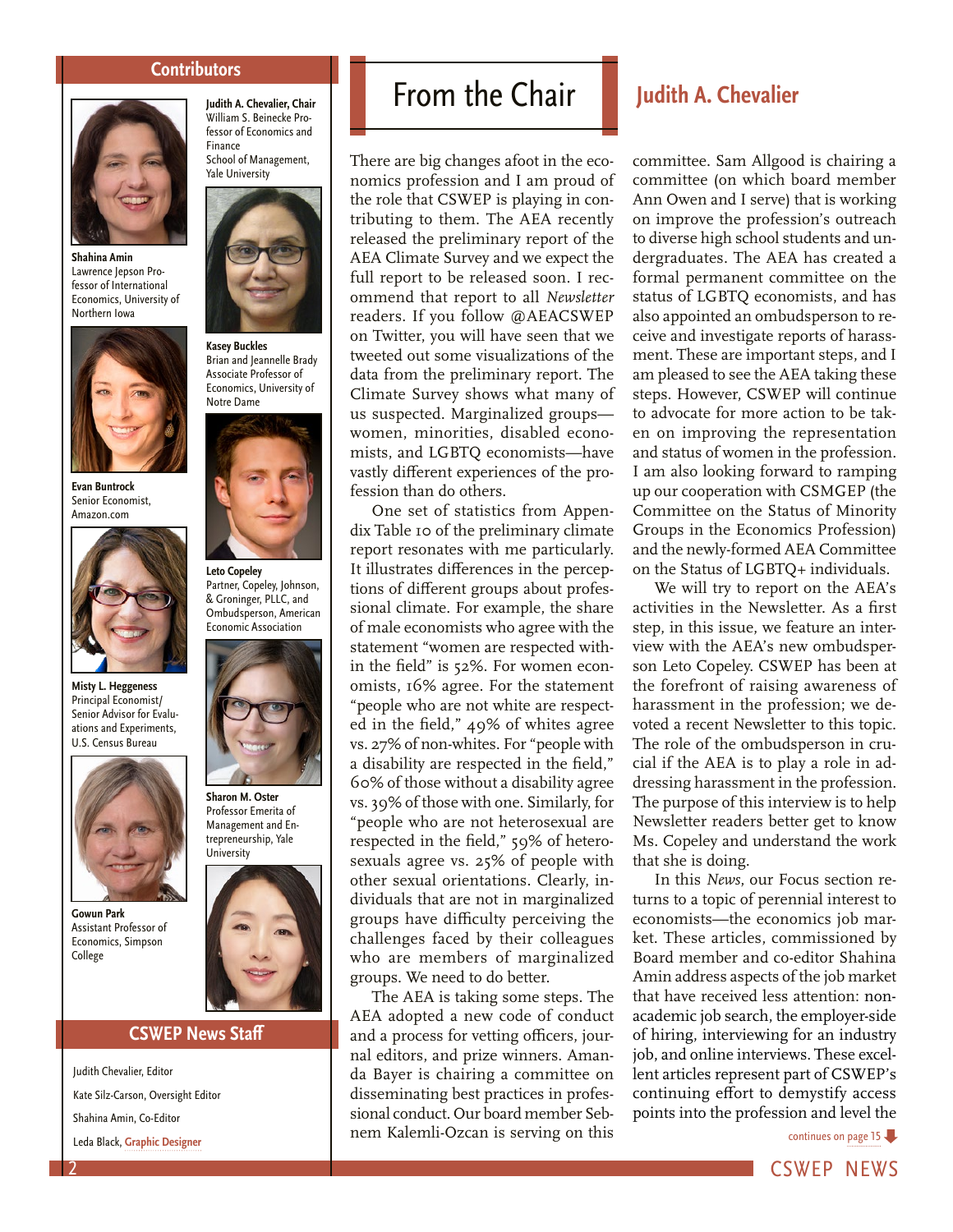# **FOCUS Advice for Job Seekers**

*We might be good at presenting* 

*our job market paper, but we are likely to be uncomfortable sharing a life experience in response to a behavioral question . . .*

# <span id="page-2-0"></span>**Shahina Amin**

Over the years, CSWEP News has devoted many issues to advising job seekers on how to prepare for the PhD economists' job search process. These include *Managing a Job Search as a Couple* (edited by Shelly Lundberg) in 2016, *Navigating the Job Market 2.0* (edited by Cecilia Conrad) in 2014, *The International Job Market for Economists* (edited by Kevin Lang) in 2012, *Navigating the Job Market as Dual Career Economists* (edit-

ed by Julie Hotchkiss) in 2009, and *Navigating the Job Market* (edited by Anna Paulson) in 2007. Some of the topics that are included in the issues on navigating the job market include advising new PhDs, the importance of cover letters, finding the right match, interviewing at liberal

arts colleges, economics careers in litigation, and what to do after you have a job offer.

Besides devoting space over the years in the CSWEP News, CSWEP has devoted considerable effort at national and regional conferences to address the job search process and mentoring economists. There are certain aspects of the market that have not changed much over the years such as the importance of the cover letter and CV, and different approaches in applying to RI universities and liberal arts colleges. There are other aspects that have changed. Technological advances have changed job search, interviews, and how we present ourselves online. Tenure track academic jobs are a smaller share of total job opportunities and one must not ignore the

opportunities available outside of academia, particularly, industry jobs. Given the intensity and competitiveness of the market, job seekers need to be prepared.

In this issue, four economists focus on four specific aspects of the job market that have received less attention: non-academic job search, the employer-side of hiring, interviewing for an industry job, and online interviews. Misty Heggeness of the U.S. Census Bureau

> calls herself "nontraditional." She shares her vast experience in the field of non-academic research. She effectively describes the two types of research jobs that are available outside of academia: "The One-of-Ones" (when you are the sole economist in the institution)

and "the One-of-Many" (you are one of many economists in the institution). She elaborates on the pros and cons of both types of jobs. Misty also explains how the job search process for a government job differs from an academic job search process. Kasey Buckles of the University of Notre Dame shares her experience of hiring about 25 assistant professors over her tenure at her university. In her step-by-step guide, she offers advice about what to do first, how to survive the interviews and the importance of sending early signals to the potential employer as to why you would be a good fit. You may have heard some of these things before but reiteration of the points emphasize how important these are in today's job market. What has not been discussed much in our profession

is how to be successful in the job search process in industry. Evan Buntrock of Amazon explains how the interview process is different for industry jobs. Over his four years at Amazon, Evan has conducted behavioral interviews with over 200 economist applicants. His experience is that economists perform poorly in behavioral interviews because in graduate school we mostly teach and conduct research. We might be good at presenting our job market paper, but we are likely to be uncomfortable sharing a life experience in response to a behavioral question (such as, how do you deal with negative feedback?). Evan's essay provides insight into how to approach these types of interviews. In the face of tight budgets and technological advances, online interviews (via Skype or Zoom) are becoming common as a first screening of candidates. Gowun Park of Simpson College shares her experience about how to be successful in this kind of interview. She also provides advice on how to accomplish the important task of cleaning up social media posts.

These essays provide fresh ideas on how to be a better candidate in situations and from perspectives that have received less attention. In a field like economics it is better to learn your options and what kind of job will best fit your life style. It is crucial that newlyminted PhD candidates take the time to understand these opportunities and the search process so as to land the best possible match.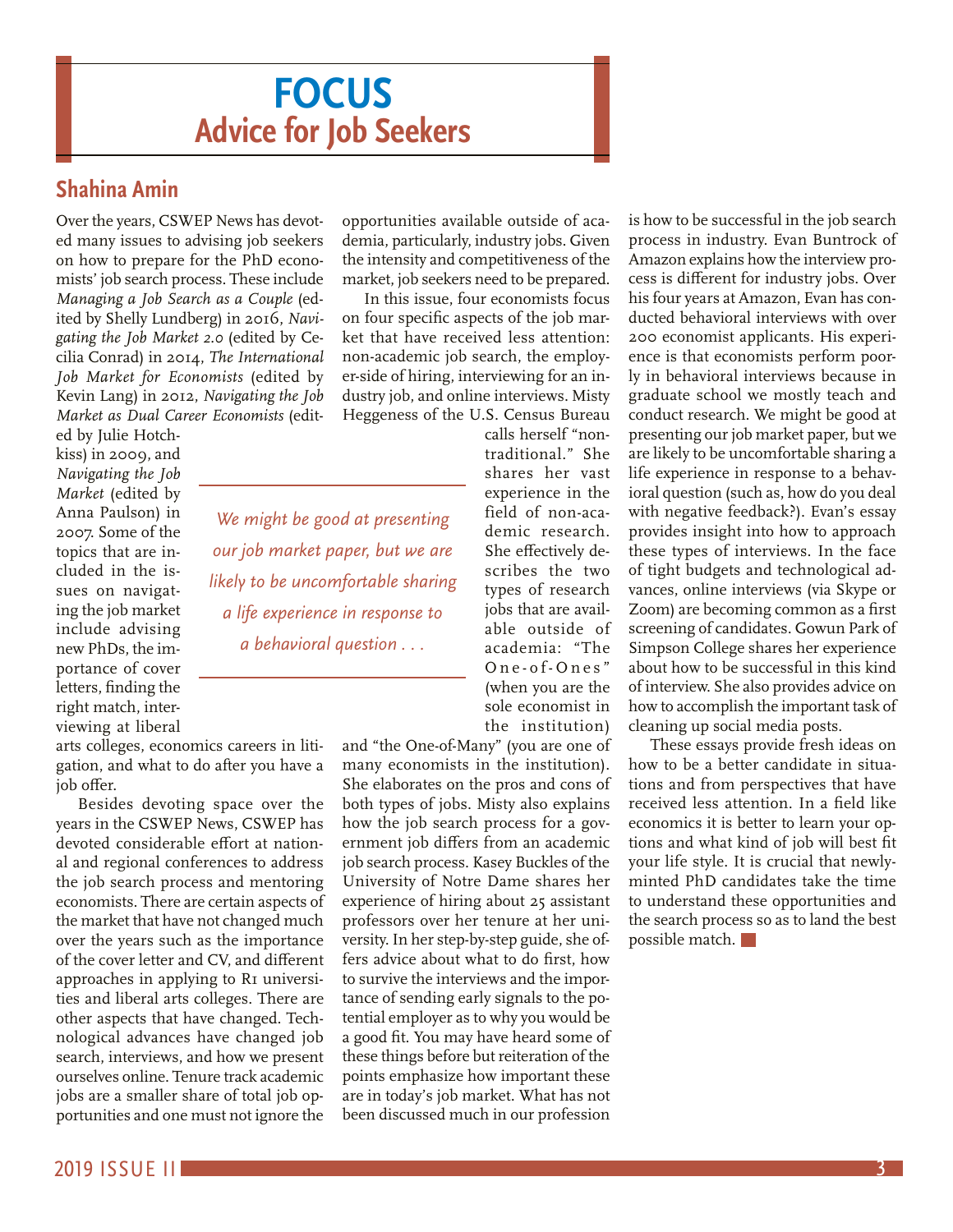# <span id="page-3-0"></span>**Misty L. Heggeness<sup>1</sup>**

You have done it. You are about to accomplish a huge milestone by going on the market this year. Congrats on getting this far! Now what? Are you considering a research economist gig in federal, state, or local government? In this article, I share my own experiences and provide some essential insights into maneuvering that job market. While the focus is on research policy jobs, the advice applies more broadly to the entire job market process.

# **Two Types of Research Jobs**

There are two kinds of PhD research jobs in the non-academic job market, and while all jobs are diverse and unique, I divide them broadly into two major categories: one-of-one jobs and one-of-many jobs.

# **The One-of-Ones**

In the one-of-one jobs, you are the star. You have been hired to fulfill some need the agency or office has for the skill set of a trained PhD economist. I consider these the more risky jobs. While the rewards can be amazing (everyone needs you and you will, in fact, be a star and novelty), the risks are also high. Bosses and colleagues will lead you down alternative (non-research) work paths, and you will continually have to explain your competitive advantage and the best way to put your skills to work for the agency.

I have had a handful of these jobs. Some allowed me to reap huge benefits as "the economist" in the room. For example, I did a stint in the National Institutes of Health where I was one-of-one and was able to build from scratch an amazing economic analysis team, start innovative research projects relevant for the agency and of interest to me, and enhance my professional network in exciting ways. You will find that in a oneof-one position, bolstering your network

1. The opinions expressed in this article are those of the author and not the U.S. Census Bureau.

and relying on outside colleagues is a priority requirement.

I have also been in positions where one-of-one resulted in managers expecting me to conform to the work being done by other non-researchers in the office—primarily grants management and other administrative tasks. One of the major risks in a one-of-one position is that the people around you don't get you and don't know how to use your skill set to the advantage of the office.

Here is where these positions are more risky. You may have to constantly educate those around you about who you are and what you bring to the table because the environment is inherently interdisciplinary. If you do have a one-of-one job that goes south, use your network (which you should have been building anyway—see above) to help you either figure out a path for effectively explaining your research skills and added value (especially if you love the mission of the job) or help you find another job that is a better fit.

Picking your first job is a big deal but don't put too much stress on yourself. A job that is a perfect fit for you today evolves (as do you) and may not be the perfect fit for you tomorrow. Be flexible. Be in the moment. Go for the job that you are the most passionate about now. If it doesn't work out, use your self-efficacy in the future to find a different job that is a better fit for you in that (future) moment. You are only human after all.

# **The One-of-Manys**

Now, let's talk about those one-of-many jobs. I have had those too, and they can be amazingly awesome. You are surrounded by other like-minded colleagues and, generally, have a boss who was trained like you and gets, without needing any discussion, who you are supposed to be professionally. You have easy access to smart, intelligent collaborators and together you will make each other much more efficient and productive. Your organization will see economies-of-scale in returns just by creating a team environment that incubates and encourages innovation in your area of expertise.

Unlike the academic market, where your expertise within your department is usually one-of-one and competition sometimes discourages interaction, here there are tons of incentives to collaborate. You are surrounded by others who share your research interests and want to talk, interact, and hash out ideas. If you are a social butterfly, the one-of-many non-academic job is for you!

Some caveats. The one-of-many job means that—stating the obvious—there are more of you than just you. Making yourself stand out can be a challenge and advancement can be slower (sometimes stagnant). It will require you to think more deeply about who you are professionally, who you want to be, and your actions towards getting you there will need to be more intentional. You can (and should) collaborate with amazing internal and external researchers. But, finding those external researchers can sometimes take more effort or be a more intimidating process because, most likely, you will have to approach them and articulate why they would be wise to partner up with you.

But, I believe in you! And, if you end up in one of these positions, the best way to be successful and advance is to stay true to who you are and identify where your true passion lies—follow that path and, in most cases, you can't go wrong. People will see your passion and be drawn to it.

 $\blacktriangleright$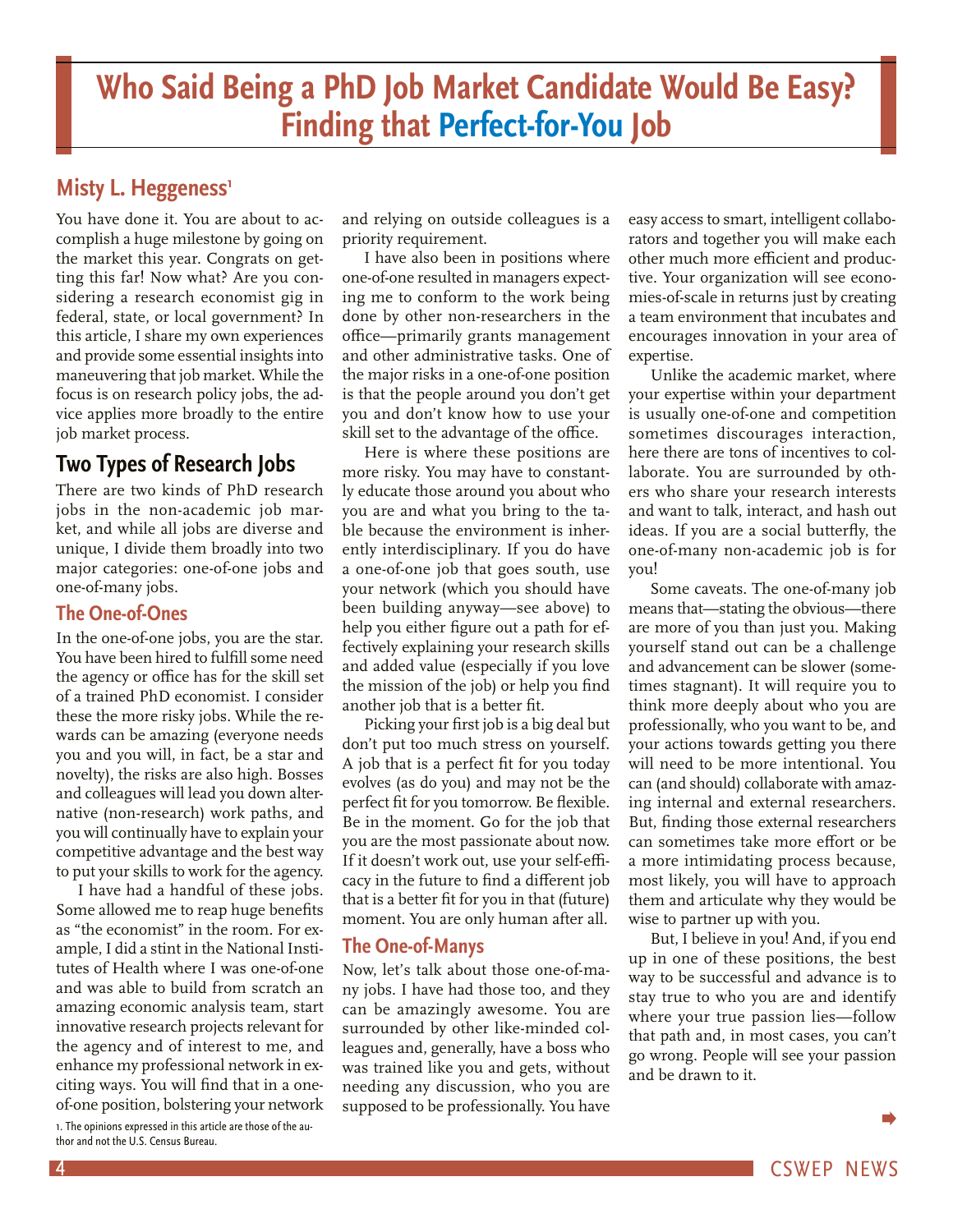# <span id="page-4-0"></span>**[Who Said It Would Be Easy?](#page-3-0) Other Considerations**

There are pros and cons to everything. A non-academic job does not have the stress of tenure requirements and pressures of publishing in peer-reviewed journals. The non-academic job also generally comes with the flexibility of working a 40-hour workweek and having your evening and weekends to yourself. However, you are expected to be in your office and available during business hours (not true in academia), and you can experience stress in terms of forced timelines due to policy and programmatic constraints. I have had projects where I needed to work evenings and weekends to meet deadlines. There is also the culture shock in some agencies of having to clock in and clock out and documenting your productivity by the hour.

Government employment is evolving. To be sure, recent years have seen an increase in longer government shutdowns due to budgetary issues, hiring and pay increase freezes, and the bureaucratic process for starting up new projects and aligning budgets is increasingly complex. Morale has been declining. Nevertheless, there is still space to do amazing work, inform relevant policy discussions, and make a difference.

# **Tips for Maneuvering Government Job Applications**

# **Number One: Know your audience.**

Applying for non-academic jobs can be exhausting! In the academic market, you do you. You are an expert in your field. People want to hear about you and your amazingness and how your unique amazingness will shine as you move forward in your career developing the amazing being you were always meant to be. They will not direct your research or give you a list of their priorities. It is all about you!

Now, turn to the non-academic setting. All of a sudden, it's not \*entirely\* all about you. The real world can hit you smack in the face. Don't get me wrong, in the non-academic setting, we still care about your amazingness, and we

still want you to shine. The difference is that your non-research time will be spent on production and policy activities instead of teaching—and, as such, we need to know that our production and policy work is going to be a good fit for you.

Generally, our production and policy activities are not as flexible as identifying the type of class you would like to teach. We have mandates and requirements that drive the work. So, when you interview for non-academic jobs, the best way to have a successful interview is to show interest in the work of that agency and ask questions about who they are and why they exist. At the end of the day, just as they want to make sure you will be a good fit for them, you also need to make sure they will be a good fit for you!

# **Number Two: Do not, and I repeat, do not underestimate yourself.**

When you fill out online applications for a non-academic job, know your audience (see *Number One*)! The first line of review will be a human resources analyst responsible for ensuring a diverse pool of candidates for positions running the gamut from administrative staff to executive officers. When they ask you if you are an expert in [*insert your field*] and you think, "Well, no, the expert is my advisor." STOP. For that human resource analyst, YOU ARE AN EXPERT. The fact that you spent years of your life dedicated to an excruciating process that left you feeling raw inside and wondering about your core existence gives you enough credentials to BE AN EX-PERT in your field. We cannot interview you unless you convince the first line of defense, our HR departments (who do not have the bandwidth to deeply understand our PhD fields), that you are legit.

So, my advice to all job market candidates is this: When you sit down in front of that computer screen to fill out any job application, bring your fullest, most self-confident self to the table. Do not be shy; be the confident self you have always aspired to be and respond to the self-assessment questions in a

way that earnestly reflects the value of experiences accumulated on your CV.

# **Number Three: Be authentic.**

This is a general rule for life but it is particularly important when you are on the job market. You will interview for positions with potential employers in amazing organizations, but the position may not be a good fit for you. That is okay. You might also interview with organizations that are not in the top ten or are not those fantastic tenure-track academic jobs everyone tells you that you must get in order to validate your existence, and you might be pleasantly surprised at how exciting the work sounds or how lovely and amazing your interviewers and potential colleagues are. Follow your gut! In the end, this is your one life to live and only you can validate what makes you happy.

At this moment, I feel the need to share a personal story. I am almost a decade out from receiving my PhD from a \*gasp\* *Applied* Econ program. You can consider me non-traditional: undergrad in Spanish and Family Social Science and Master in Public Policy and Social Work. I took evening courses in calculus and linear algebra to get into my PhD program. Some could say I came to the game (identifying my passion for economics) late. I grew up in a single-parent household in Fargo, ND, with a working-class mother who proudly spent her entire career in the federal government. Neither of my parents have 4-year college degrees. And, while my grandfather taught chemistry at North Dakota State University, no one in my family had a PhD. My high school guidance counselor discouraged me from moving to the \*big city\* of Minneapolis to study at such a huge university where I was sure to get lost in the masses. Sometimes, I look back and am amazed I made it this far and found my way into such a fascinating, spectacular science that I love to the core of my existence.

Fast forward to today. I am no *influencer*, but in December 2018, I tweeted this: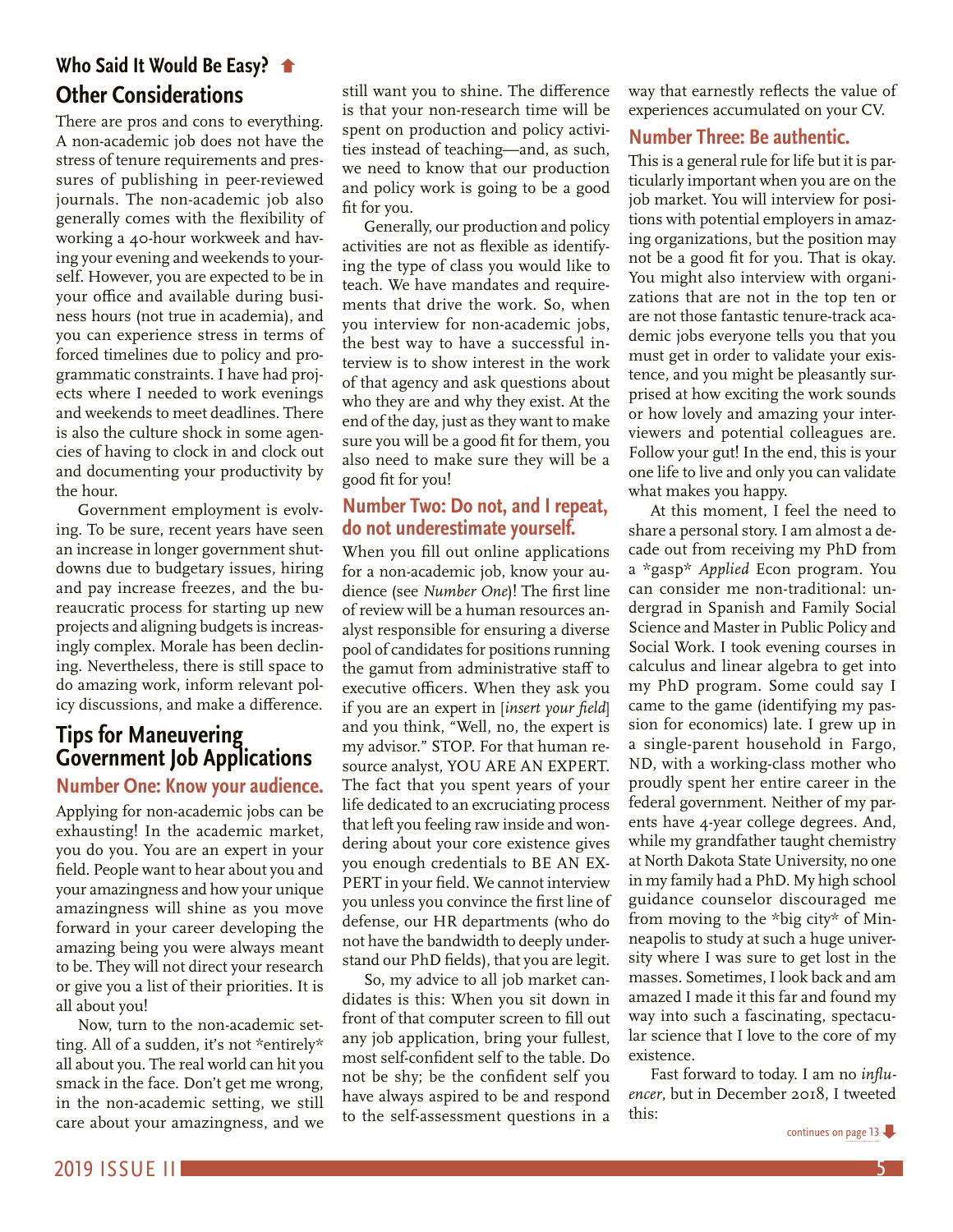# <span id="page-5-0"></span>**Advice for Job Seekers: Insights from an R1 University Kasey Buckles**

When I joined the Department of Economics at the University of Notre Dame in 2005, fresh out of graduate school, there were only ten members in the department. There are now over forty of us. As part of this rapid growth, I have helped my department recruit on the junior market every year, including serving three years as the chair of the recruiting committee. I estimate that I have been involved in hiring about twenty-five assistant professors, and at some point I will sit down and calculate the number of packets reviewed, candidates interviewed, recruiting dinners eaten, job talks attended, and offers negotiated as part of this effort. Today, I will try to put that work to good use by sharing some of what I have learned in my years on the demand side of the junior market, with a focus on two things that are particularly important at a research university.

# **Have a plan for what comes next**

First, your job market paper and the other available working papers on your website are a recruiting committee's best evidence of the kind of scholar you currently are. Accordingly, in the months leading up to the interview and flyout stage, your attention should be on packaging your papers, your job talk, your CV, and your website to best showcase the work you have done. There are many excellent sources of advice on how to do this (for example, **[John Caw](https://www.aeaweb.org/content/file?id=869)**[ley's annual guide](https://www.aeaweb.org/content/file?id=869)<sup>1</sup> and the resources curated by **Amanda Agan on [her web](https://sites.google.com/site/amandayagan/writingadvice)[site](https://sites.google.com/site/amandayagan/writingadvice)**<sup>2</sup> ), and the counsel of your advisor and committee will be invaluable here.

However, once you are at the interview stage and beyond, recruiting committees will want to learn more about the kind of researcher you are going to

*become.* You want to do what you can to help them envision you as someone with a clear research agenda who will hit the ground running. To do this, you should be prepared to talk in some detail about your future plans, in a way that is ambitious (but realistic) and informed.

One exercise I recommend to prepare for these conversations is to draft an "aspirational CV." That is, think about what you would like your CV to look like in five to seven years, around the time you would come up for tenure, and write it down. Put the chapters of your dissertation on the CV—where do you think they are likely to be published? What about the next few projects? Even if they are only ideas at this point, what is the topic, and what publication outlets will you be targeting? Which conferences will it make sense for you to submit your work to and attend? Has this aspirational version of yourself been awarded any grants or fellowships? Would someone with this CV be viewed as an expert in one or two specific areas?

This aspirational CV is for *you,* to help you formulate a clear vision of your research agenda and goals. It is not something you will share with others, though you might discuss it with an advisor or mentor, to see if you are striking the right balance between aiming high and being realistic. But once you have done it, you should be well-prepared to communicate this vision of yourself as a scholar to others. (This is also a wonderful exercise to repeat throughout your career to identify your goals and to help with planning.)

Beyond this high-level view of your future as a scholar, you should be able to discuss one or two new projects in some detail. If they are already in progress, be specific about the stage they are in and the next steps. If not, you should at least be able to clearly articulate the research question, the knowledge gap

that the project will fill, and have some ideas about what data and methods you will use. You want to show that you have given the idea some serious thought talking about a half-baked idea will probably hurt more than it helps. I also recommend that at least one of these future projects does not involve your advisor, so that you can demonstrate a plan for establishing your scholarly independence.

# **Show your interest**

My second piece of advice is to recognize that part of selling yourself to a department is making sure they know that you would seriously consider accepting an offer from them. This of course applies to all jobs that economics PhDs might be seeking, but it is something that I think many candidates who are aiming for an R1 job fail to appreciate.

Most departments are facing constraints from their administrations on the number and timing of interviews, flyouts, and job offers. We therefore have to make tough decisions when allocating them, and the calculation involves not only figuring out who we would most like to hire, but also estimating the probability that the candidate will accept. We do not want to waste resources pursuing candidates who will never accept an offer, no matter how much we might love them.

Early in the job market process, you should find ways to send signals to schools that you have a particular interest in—both formal signals through the AEA's system, but also informally through advisors. In my experience these signals are especially helpful when the candidate is someone we think could place in higher-ranked department, but who indicates that there are specific reasons we might appeal to them (they have family in the area or an attraction to our university's mission, for example).

<sup>1.</sup> **<https://www.aeaweb.org/content/file?id=869>**

<sup>2.</sup> **<https://sites.google.com/site/amandayagan/writingadvice>**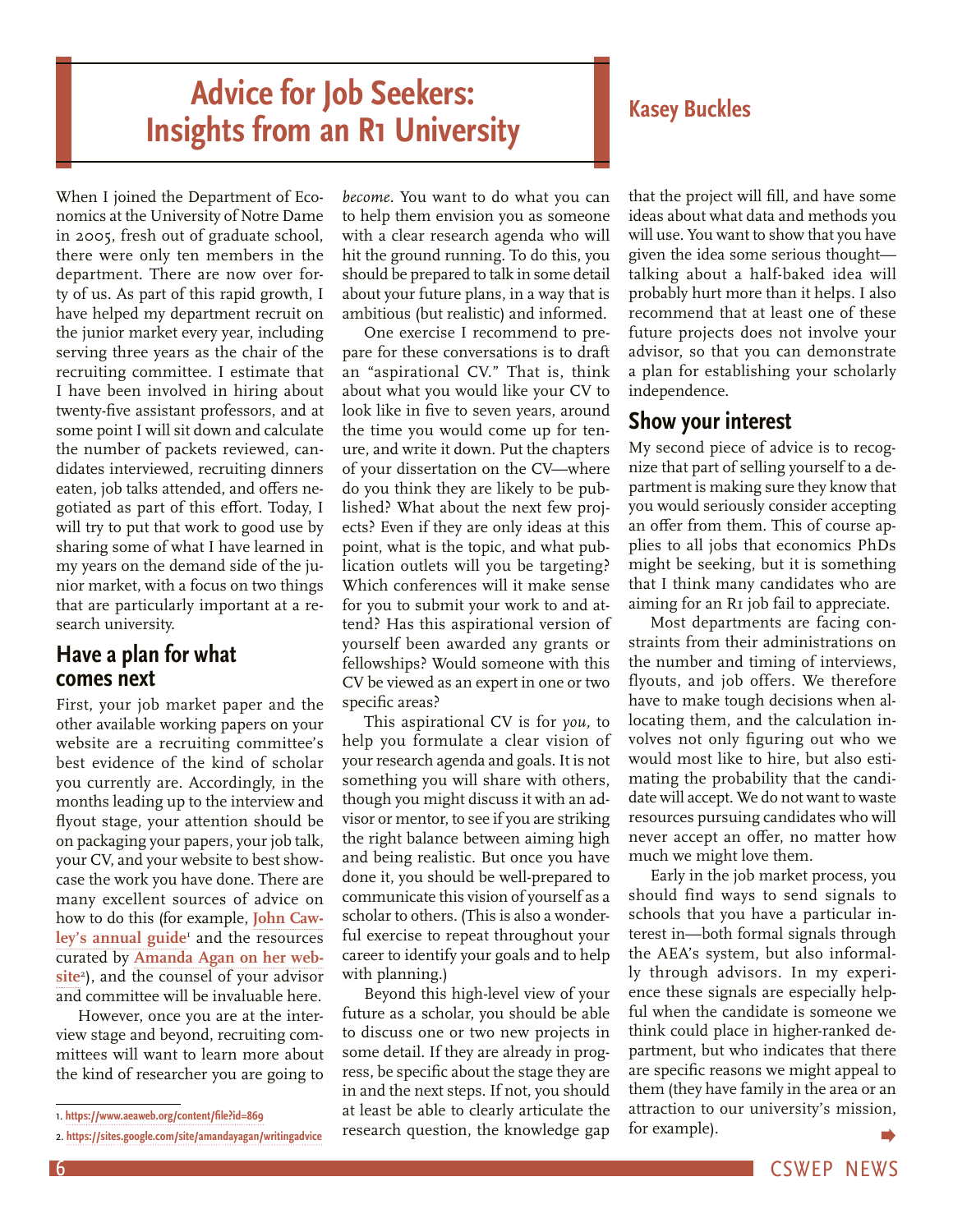# <span id="page-6-0"></span>**[Insights from an R1 University](#page-5-0)**

In the interview and flyout stage, you can convey your genuine interest by doing some research in advance and asking sincere questions about the university and broader community. This is especially important if you are outside of a major metropolitan area or outside of the top fifteen departments (who will probably assume that you are interested). Prior to the interview, familiarize yourself with the research of those you will be meeting, so that you are prepared to talk about areas of common interest. If there is something unique that you genuinely like about the department, mention it in your interview. On a flyout, ask where the assistant professors tend to live, ask them what they like about the city or town, ask them about the level of community among the junior faculty. Ask about the seminar series, opportunities to present your work, and about interactions with graduate students. Listen to the answers and use these as a starting point for a conversation.

This may seem obvious, but in my many years of recruiting, I am still surprised by how many candidates don't seem to get it. And I have been in many recruiting meetings where a faculty member has said, "I love the candidate but there is a zero percent chance they will accept, so let's not waste an offer." Of course, if there truly is a zero percent chance you would accept, you are doing everyone a favor by indicating as much. But if the probability is greater than zero, you want to make sure that is clear from your words and actions.

As a final note on this topic, I not only want to encourage you to act interested, but to be interested. By asking questions and being engaged in conversations about the department and community, you will learn whether the job will be a good fit for you. Department rankings, salaries, and teaching loads are important considerations when weighing a job offer, but liking where you live and work are important too. Be curious and open-minded, and you may be surprised by where it leads you.

# **Industry Interviews on the Job Market**

# **Evan Buntrock**

Industry interviews are quite different from academic fly outs. You'll face a variety of interviews, including behavioral interviews, technical interviews, research presentations, and coding interviews. Econ PhD programs do a great job preparing their students to present their research, and LeetCode or InterviewCake are tremendous resources for coding interview preparation. In this essay, I'll focus on technical and behavioral interviews.

You'll get some combination of these at every tech firm. The proportion of the interviews will vary with the company (some companies are mostly technical, some mostly behavioral) and the order of the interviews will be effectively random—they depend on the availability of the interviewers. Usually hiring managers conduct behavioral interviews and economists or data scientists conduct technical interviews. In addition to the examples I provide here, you can find more examples of compelling stories, advice on resume building, technical interview preparation at **[econphdinter](http://econphdinterviews.com)[views.com](http://econphdinterviews.com)***.*

# **The Technical Interview: Your Bread and Butter**

The technical interview can be either a program evaluation interview or a forecasting interview. Because most of my experience is with program evaluation interviews, my advice focuses on these. Economists are hired because they have specific skills, so you need to show strength in those skills during the technical interview. Most of the candidates eliminated in interviews are eliminated as a result of bad technical interviews. The best practices I provide below should generalize across firms. What I say may seem obvious, but I've seen most of these violated at some point.

# **The Right Mindset**

There are two major guidelines for a technical interview:

*Lead the interview.* Propose solutions and ask what we'd prefer. Solving a problem implies understanding it, and that means asking questions. When you ask questions, the interviewer can clarify what they want; this prevents wasted time in the interview and in real life when you're working with the business. In addition, asking questions provides a natural break so we can redirect you (if we need to) without being rude.

*Stay in territory you know well.* It's fine to be honest if you don't know something; we aren't attached to one particular method to solving a problem. Don't try to BS us. We have more experience than you, and we have plenty of time to check your answer after the interview. Someone who pretends to know something they don't will eventually get themselves—and possibly their manager—fired.

# **Interview Framework**

The following general framework can be useful for causal/program evaluation interviews as well as forecasting interviews.

1. Establish what question you need to answer. The best way to do this is to ask about the business' goals—what do they want to know and why? A good interviewer will not let you go down a full interview on the wrong track. But they will look very unfavorably on you if they have to reroute you from answering the wrong question.

2. Agree on a specific outcome metric the business cares about: Examples include click-through rate, units sold, revenue, and profit. Generally, this will be your dependent variable in your estimation equation.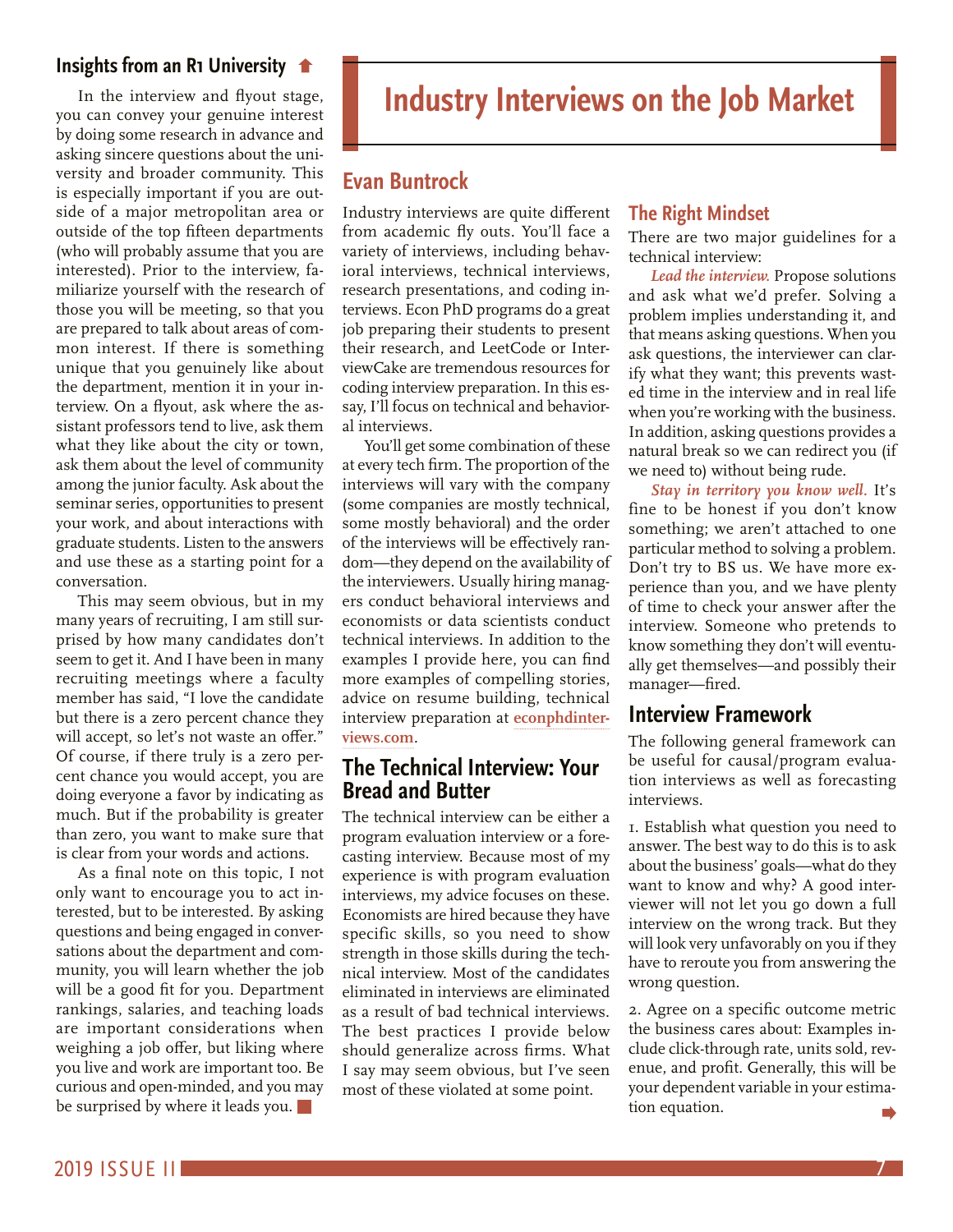## <span id="page-7-0"></span>**Industry Interviews**

[3. Think about how you could identify](#page-6-0)  what you want under ideal conditions. When you have an idea, present it to the interviewer as a hypothetical and a means of clarification about the problem you want to solve. "If I could run an experiment by randomly varying treatment T at level J among the units, I would identify the average treatment effect of X on Y. Is that what we want to know?" Don't just assume you can run an experiment. In many industries, experiments are costly and rarely approved. In many cases, the interviewer actually needs to test you on a quasi-experimental method to get a measure of those skills, which may be used more often at the firm. Think about relevant quasi-experimental methods such as diff-in-diff, regression discontinuity, instrumental variables or two-stage least squares, and matching. Once you think you've found some identifying variation, pose the solution to your interviewer as a question. Get their buy-in before you proceed. Discuss the identifying assumptions and to what extent they can be validated; we have to explain them to the business and check them to build confidence. If you're worried about the cost, time taken, ethics, or business concerns, raise those questions as well.

4. Discuss the details. Once you and the interviewer reach agreement on (3), you can now start fleshing out the details of the design you've conceived. At this point, the interviewer is assessing your understanding of the method and the amount of supervision you'd need to use it on day one.

# **Behavioral Interviews: The Most Important Story You'll Tell**

In my four years at Amazon, I've given behavioral interviews to over 200 economist applicants.

I only remember two of those interviews.

Given that every company I know of uses behavioral interviews, it's depressing that so few candidates shine in them. In these interviews, you are asked to provide examples of when you demonstrated the core elements that are most important to your long-term success. They are a chance to talk about your experience and frame yourself in the most positive light. There's no excuse for failing to impress.

Economists are taught that presenting their research is like telling a story. For industry interviews, we're interested in your personal story—we're evaluating you, not your paper.

A great personal story will make you stand out from the (literally) dozens of other candidates interviewing for the same role. Despite the best efforts of companies and interviewers, hiring is an emotion-driven process. Managers are terrified of the time, financial, and morale cost to their team of making a bad hire. Consequently, to be hired, you need to make at least one of your interviewers tell the manager, "Cindy is one in a thousand; you'd be crazy not to offer her the job."

# **The Core of a Great Story**

There are two main components to telling a great story: choice of subject and narration.

The choice of subject is where I see most people go wrong. You must choose a story that shows you being exceptional in some of the following elements:

*Achieving outcomes.* You need to show you can succeed and reach a goal.

*Conflict resolution.* If other people don't agree that your work is great, you accomplish nothing. You need to demonstrate that you can build consensus.

*Strategy.* Planning is half the battle; you'll face tradeoffs while juggling competing priorities.

*Persistence.* Getting stuck extends beyond your dissertation. Many problems require tenacity.

*Creativity.* There's a limit to how hard you can work; you'll have to work smarter eventually.

*Learning something new.* You have nine to ten years of higher education, but you'll only use a fraction of what you learned on your job. You'll need to pick up skills on the fly.

All industry jobs require these. Every behavioral interview question that I've asked, been asked, or seen others ask is explicitly or implicitly inquiring into your past performance in these dimensions.

### **Step 1: Choosing the Right Story**

Your goal should be to pick three stories that collectively show you demonstrating these six elements at least once. You want to limit the number of stories that cover all the elements because it's easier to practice and get comfortable with a smaller number of stories. The corollary is that you need a more powerful, flexible story to answer different types of behavioral questions. Usually, you've found a good story candidate if, in the course of that story, you exceptionally demonstrate at least three of the above six elements.

It's hard to objectively judge how impressive your own story is, but one important test is to ask: what about this story is unusual? That's a reasonable proxy for exceptional. For example, it's not unusual for PhD economists to conduct an experiment as part of their dissertation. It is unusual for them to conduct a lab experiment when no one at their school does experimental work and there are no facilities. For the candidate to do this, he had to plan the experiment for months and over the course of two years frequently follow up with the IRB, facilities coordinators, sources of funding, and subjects. To achieve his goal, he had to learn a lot along the way about experiment design, administration, and marketing to recruit subjects. That story hits four of the six elements!

Another example: it's not unusual to be a TA, get some negative feedback from your students, and make changes. It is unusual to look up who won the department's best TA award the prior year, sit in on their lectures, and take notes about what they do well. It's also unusual to schedule an extra section where you have the students go through supplemental homework you designed yourself to give struggling students extra practice. As a result, the student had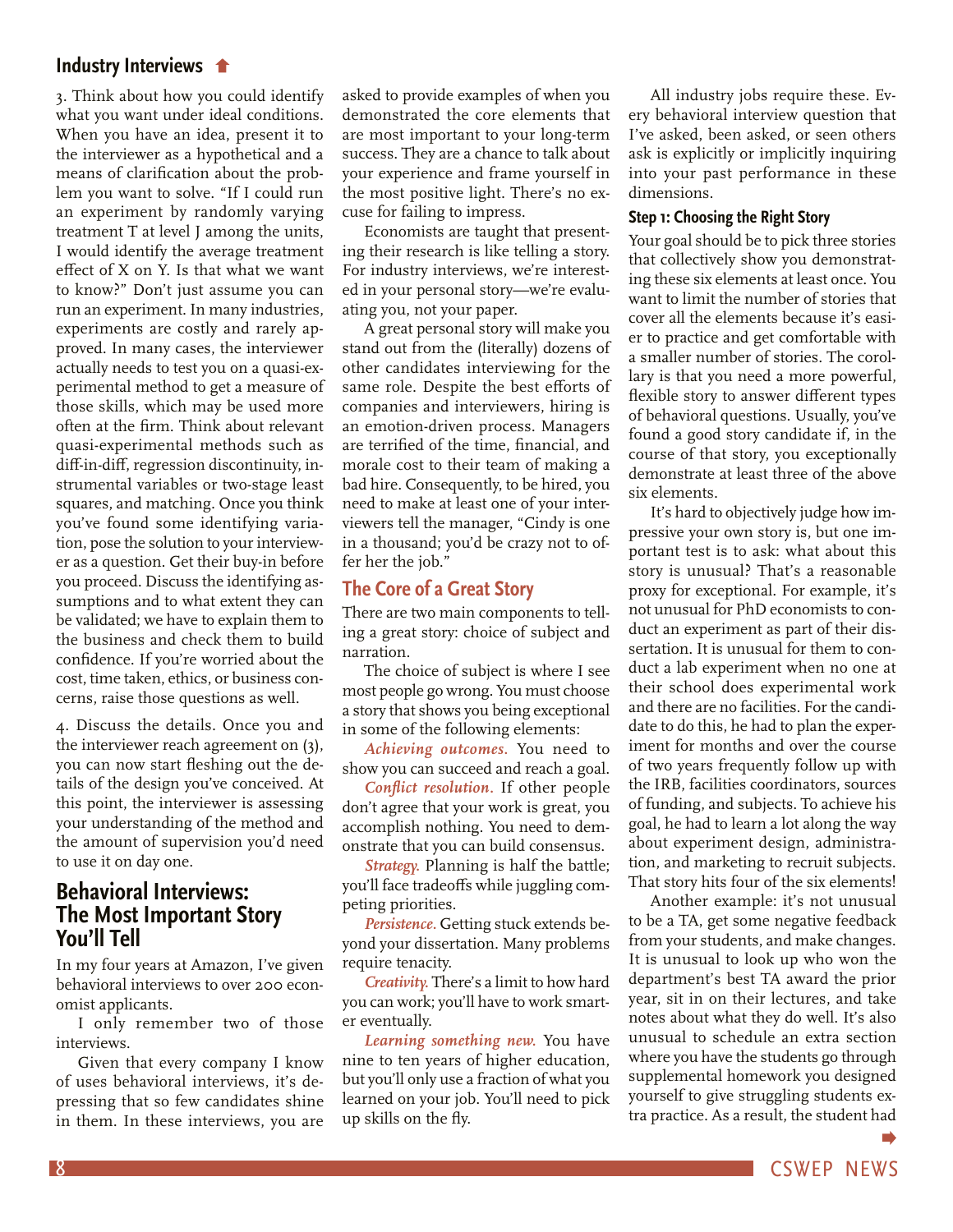# <span id="page-8-0"></span>How to Handle an Interview: On-site versus Skype **Cowun Park**

Congratulations! Your hard work on the application packet has resulted in an initial interview request. How do you increase your chance of connecting to the next round in this initial interview? Two years ago, I was busy applying for jobs while finishing my dissertation about U.S. income/wage inequality. The following year, I accepted an offer for a tenure-track position at a liberal arts college and in this fall, I am starting my third year as an assistant professor. In this essay, I provide some advice I wish I had known when I had the first interview based on my job market experience. The initial interview often takes

# **[Industry Interviews](#page-7-0)**

unusual results—in his second year on the job, he was voted the department's best TA. This story also hits at least four of the six elements.

Even supposing there's nothing exceptional about your TA, RA, or dissertation work—which I doubt—your hobbies (or former jobs) can provide exceptional stories. When I asked my colleagues for examples of impressive behavioral interview stories, they mentioned PhD candidates who had become Zumba instructors or created national championship bridge teams at their university. Provided it highlights the above elements, a "non-work" story is a great way to stand out from the crowd.

### **Step 2: Tell Your Story Vibrantly**

Now that you've chosen a strong subject, it's time to flesh out the details. Who were the different people you were trying to please? How was success defined differently for them than for you? What worked best to convince them to support you? What were some key milestones on the path to success? If you had to sacrifice something to meet a goal, how did you know you'd made the right choice? If you did something creative, how did you verify that it actually worked? If you can, add numbers

two possible formats: on-site/in-person interview or Skype/similar alternatives interview. This initial interview usually lasts about 30 minutes. The interviewers either ask different questions to different interviewees or use a fixed (same) questionnaire for all interviewees. I will start with general tips for both on-site and Skype interviews, then introduce additional tips for when you are preparing the Skype interview.

# **Warning: Your interview has begun already**

Nowadays, the advanced features of all social media platforms, such as Facebook,

that give us a sense of magnitude—how many students were you teaching, what was your rating (e.g. 4.75 out of 5), and what percentile was that among other TAs?

Make sure to identify something you could have done better. People want to see greatness, but also humility and the desire to grow. You need to find a meaningful mistake you made (not 'I worked too hard.') that isn't a red flag (not 'In retrospect, embezzling money to fund my experiment added too much stress to my life.').

Now that you have a detailed narrative of your three stories, practice telling it out loud. You can find an endless list of practice behavioral questions on the internet; sites like Glassdoor might also reveal pet favorites of different companies. Practice with friends. Better yet, practice with MBA students—who tend to be skilled at behavioral interviews or with someone at your university's career center. Ask which story (if any) they find impressive. Ask if they felt a part of the story was a red flag. Pay attention to their follow up questions; this will tell you what's missing from your story and you can add those details to your next version.

Twitter, LinkedIn, etc., prompt you to be a suggested network on interviewers' social media platforms as soon as they receive your email or phone number. This means that they may access your private postings on your social media—occasionally including your party pictures or non-professional comments. If you are an active user of these social media platforms, this is your chance to clean up or hide some of your postings, especially those that you do not want your future employers to access. Similarly, if you have a website, does it look professional? Is the web address professional? These little things can create a good—or bad—first impression.

# **Before the interview**

Whether you are scheduled for interviews for jobs in academia or industry, there are a few homework assignments you must do before the interview.

# **Learn about the mission/vision statement of the college/company.**

You can easily find this information on their website. This is important to know because you need to understand what they value. Read the mission/vision statement carefully including the wording and then customize your answers to be aligned with this statement. It also may provide strong reasoning for why you think you would be a good fit for the college/company.

# **Google the members of your search committee/interviewers.**

Before your interview, you may receive an email with who your interviewers will be. If they do not provide interviewers' names, you may request this information as well. Once you find out their names, search on their websites for their positions, fields of study/areas of interest, and/or what they are teaching/working. Not only will this make you feel more at ease during your interview since you already know something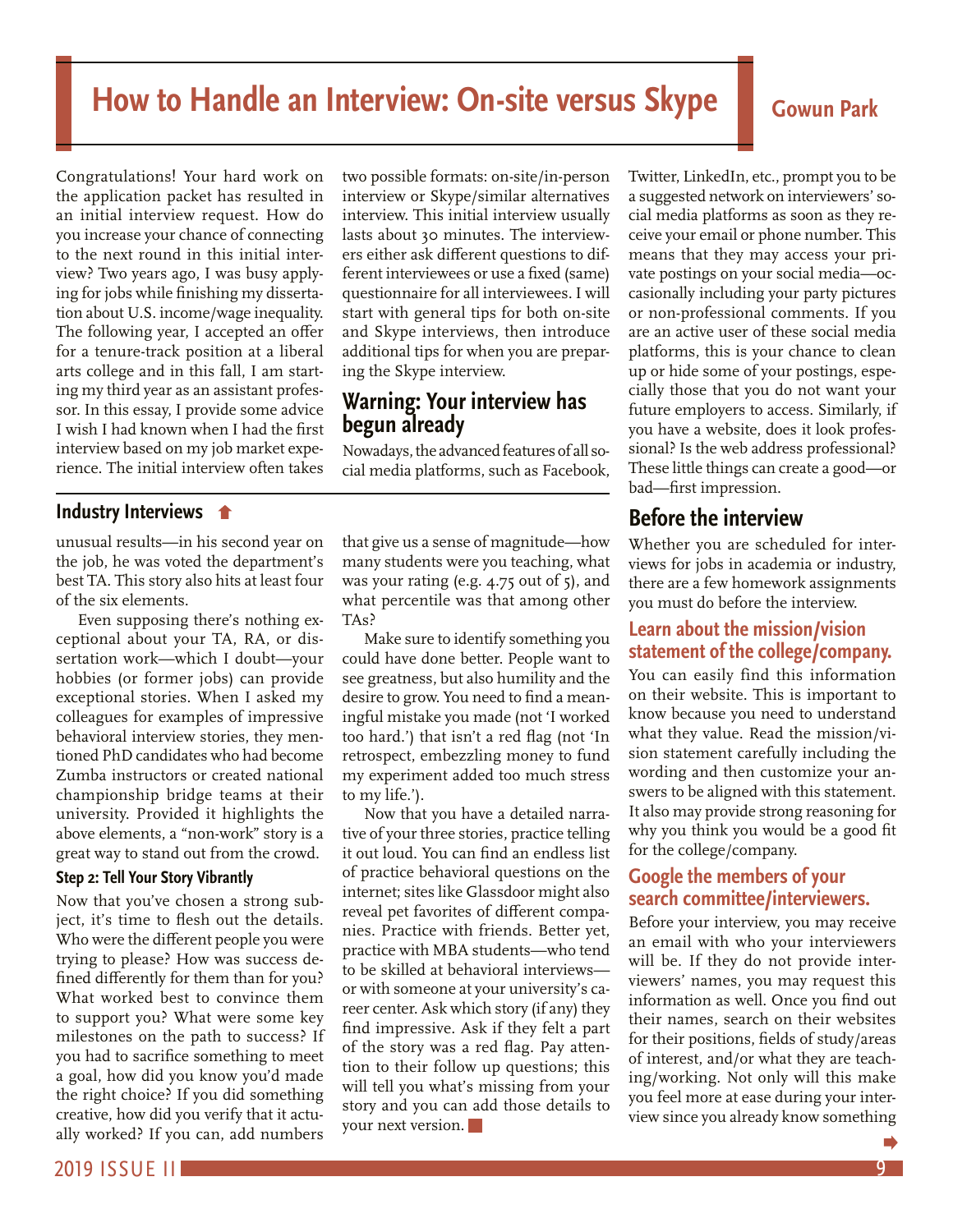# **On-site versus SKYPE**

[about them and can maybe anticipate](#page-8-0)  questions, but it is also a great way for you to think of how to articulate what your potential contribution to the department would be.

# **Be familiar with their vocabulary.**

Each specific field and/or job has its own unique jargon. For instance, in academia, the following terms and concepts are considered buzzwords: empowered learner, student engagement, core competency, etc. These are often used in casual discussion. In the same way, jobs in industry require knowing much technical jargon. Therefore, it is important for you to know their language in order to have an accurate understanding of what exactly they are asking you during the interview. Furthermore, it will show them that you are part of the field/ industry already and that you will hit the ground running. Study the jargon used in the field, and make sure you know it.

# **Think about your exit question.**

Usually, at the end of the interview, the interviewer gives you an opportunity to ask a question. If you want to make a good last impression, think carefully before the interview what your exit questions will be. What would be a good exit question? A good exit question should definitely not be a question whose answer can be found on their website. It should certainly be a question related to the job you are applying to. More specifically, the question had better be related to what they are looking for in the job. You can figure out this riddle from their job announcement. Reread the job announcement and have it fresh in your mind.

# **During the interview Be honest.**

Sometimes in the middle of the interview, you may face a question you really do not know how to answer. Or sometimes the interviewer may make a very rude comment on your job market paper. When these moments come— I definitely hope not—I advise you to be honest. Although it may be tempting to pretend you know everything,

the interviewer, who already may have met with hundreds of applicants over the course of a lifetime and has expertise in that field, will easily notice what you are really trying to do. Thus, give the interviewer the best but honest answer you can. Admit the weakness of your paper and say that you are looking forward to working further on your paper. Also, if you have particular needs, let them know (e.g. visa sponsorship, relocation, or job opportunity for your spouse). Do not pretend you know everything because they are not looking for some superhuman.

# **Be yourself.**

In a similar vein, try to be yourself and do not pretend to be someone else. In your case, you are looking for the job you may work in for the next five or ten years or even longer. At the same time, the interviewers are basically looking for someone they can work with probably for the next five or ten years. The consequence is that if you get the job by pretending to be someone else, you have to continue pretending.

# **Differentiate yourself.**

The interviewers have possibly already been meeting with dozens of applicants and asking the same questions during the last two days. If you give them cookie-cutter answers as all other applicants did, you will just bore them. Think about how to differentiate yourself among many other applicants for the job. Do you have any unique experience related to the job? Do you have any special skills that will help your performance on the task? Let them know how/why you are unique and point out something only you can do.

# **For the Skype interview**

These are additional preparations you need to do for the Skype—or any similar platform—interview.

# **Create your Skype account username thoughtfully.**

Before the interview date, you need to create a Skype account. But first, think about your account username (ID) because your Skype username is visible to all interviewers. If you have a nonprofessional username you may need to create a new account.

# **You need to know their Skype username.**

It is YOUR responsibility to know their Skype account username before the interview. When you schedule the Skype interview with them, you should ask for their Skype account username or ask them to add you on their Skype contact list. If you request to be added on their Skype contact list, make sure you accept their invitation before the interview. Log onto your Skype account at least ten minutes before your interview and check that everything works properly (microphone, speakers, video).

# **Check and check again.**

You need to practice with a friend before your interview to test your sound and internet speed. Record your voice/video to check your tone or body language during the interview. The internet speed is essential to consider since your video quality will depend on the speed. One more important thing to check is your background: you should check what is behind you and what your background looks like on the Skype screen. If it does not look professional or if it looks too cluttered, clean up your background or reserve an office space in your school.

# **One last piece of advice**

# **See every interview as an opportunity to learn about the interview process.**

If an interview goes badly, do not get discouraged because that can and does happen to everyone. Rather, think back on it, analyze why it went badly, learn what needs to be learned (e.g., vocabulary, topics, answers to particular questions, interviewers' backgrounds), resolve to not make the same mistake next time, and then shake it off.

All the best luck on your next interview!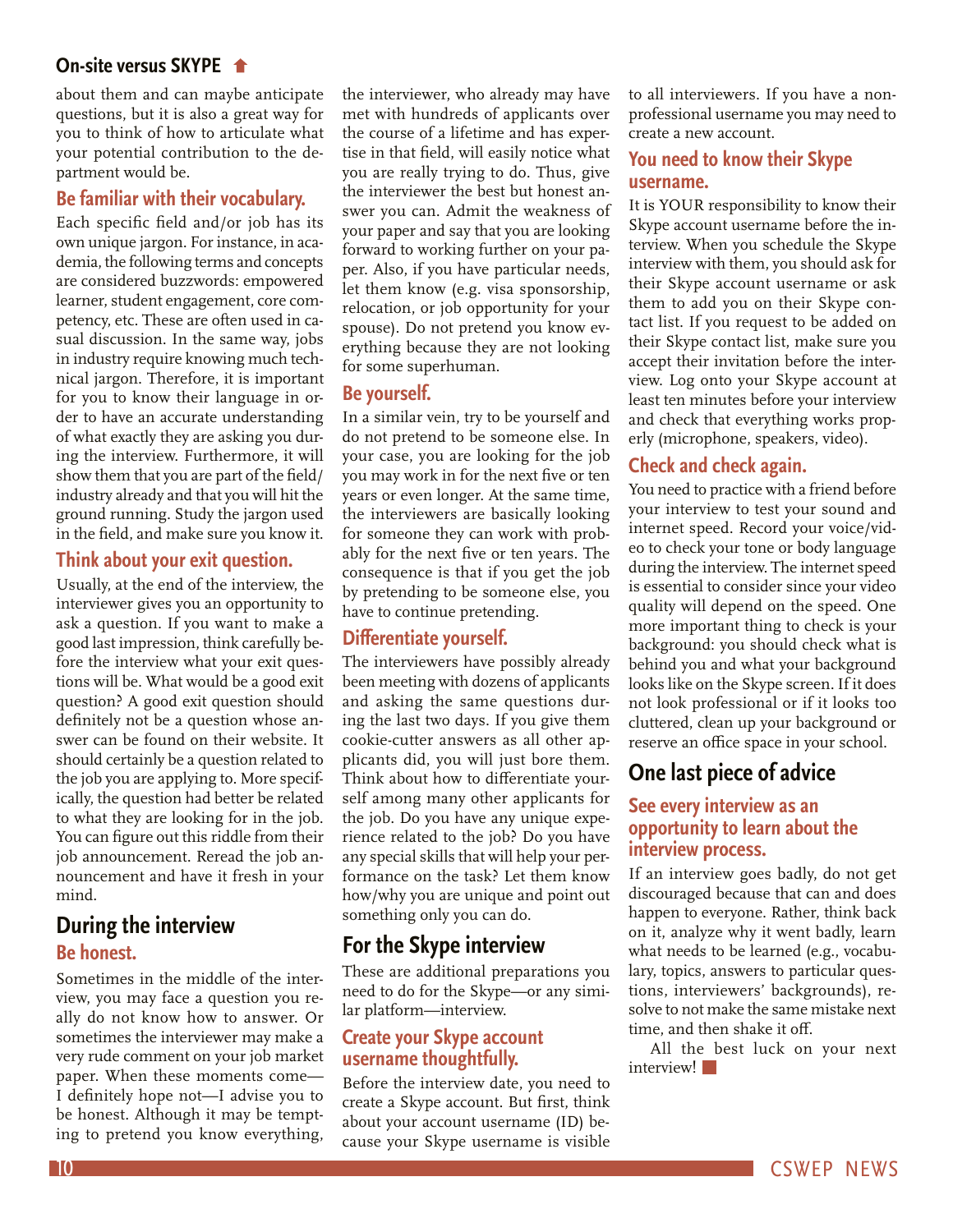# <span id="page-10-0"></span>**IN MEMORIAM Alice Rivlin**

Alice Rivlin, a pioneer in applying economics to policy issues, died at age 88 on May 14 in Washington DC. Dr. Rivlin was the inaugural winner of the Carolyn Shaw Bell Award when it was created in 1998 as part of the 25th anniversary of the founding of CSWEP. She leaves her husband economist Sidney Winter, three children, their spouses, four grandchildren, and two stepsons.

Dr. Rivlin had a longstanding association with the Brookings Institution but also served in government in numerous capacities. She was named deputy assistant secretary for program analysis of the Department of Health, Education, and Welfare in 1966. She was the founding director of the Congressional Budget Office, serving from its creation in 1975 to 1983. She was named director of the White House Office of Management and Budget in 1994. From 1996 to 1999, she served as vice chair of the Federal Reserve. She also led the financial control board created by Congress in 1995 to address the financial crisis of the District of Columbia. She received a MacArthur Foundation Fellowship in 1983 and was President of the American Economic Association in 1986.

In addition to her substantial contributions to public policy, Dr. Rivlin leaves a large body of scholarly work on a variety of subjects, but especially on education, families, and households. She coedited a series of books entitled *Restoring Fiscal Sanity* which addressed a variety of budgetary challenges. She authored several influential books including *Systematic Thinking for Social Action* and *Caring for the Disabled Elderly: Who will Pay?* 

Dr. Rivlin excelled as a woman in economics during a time when women were rare and often unwelcome in the field. She reflected on her experiences in a CSWEP interview conducted by Hali Edison in 1998 (**[https://www.aeaweb.](https://www.aeaweb.org/about-aea/committees/cswep/about/awards/bell/rivlin) [org/about-aea/committees/cswep/](https://www.aeaweb.org/about-aea/committees/cswep/about/awards/bell/rivlin)**



**[about/awards/bell/rivlin](https://www.aeaweb.org/about-aea/committees/cswep/about/awards/bell/rivlin)**). There, Dr. Rivlin talks about how she discovered her love of economics and the extraordinary sexism she faced in her career. For example, early in her career, the chair of a department explicitly told her that her work was exceptional but that the dean had expressly forbidden the department from considering women for a position!

Dr. Rivlin also served a devoted mentor to numerous women with an interest in economics and policy. For example, Celina Su, the Marilyn J. Gittel Chair in Urban Studies at the Graduate Center and Professor of Political Science at Brooklyn College and author of "Landia," a volume of poetry, recalls the mentoring she received from Dr. Rivlin. Su writes, "She remains among the most generous people I have ever met, a true mentor." Su recalls being invited along as a research assistant on a work trip with Dr. Rivlin. "Even though she

had a paid-for first class ticket for herself, she downgraded her seat to be in coach with me.... When I got into grad school and worried about how to pay for it, she assured me that I belonged there even if I didn't immediately receive a full fellowship.... She loved the poetry of Muriel Rukeyser and encouraged me to continue to take my poetry writing practice seriously. I can think of few people who have impacted me and my life so profoundly in such a short span of time. I will miss her."

Diane Lim, Washington DC-based policy economist and author of the *EconomistMom* blog also recounted Dr. Rivlin's mentorship. She writes, " I think the thing that I appreciated the most about her was that as accomplished as she was, she would never focus on her own successes (not even holding herself up as an "example"/role model) when she spoke with such confidence and enthusiasm…[but she was] really like a "cheerleader" to her younger female colleagues like me… It's what kept me coming back to her for advice and reassurance all these years, because she always seemed to provide such unusually kind and generous advice."

The Bell Award is intended to honor an individual who has "furthered the status of women in the economics profession, through example, achievements, increasing our understanding of how women can advance in the economics profession, or mentoring others." Dr. Rivlin powerfully exemplified all of the attributes cited in the award, and left an important legacy for policymakers and economists both personally and professionally.

# **Join the CSWEP Liaison Network!**

Three cheers for the 150+ economists who have agreed to serve as CSWEP Liaisons! We are already seeing the positive effects of your hard work with increased demand for CSWEP paper sessions, fellowships and other opportunities. Thank you! Dissemination of information—including notice of mentoring events, new editions of the CSWEP News and reporting requests for our Annual Survey and Questionnaire—is an important charge of CSWEP. For this key task, we need your help. Visit **[CSWEP.org](https://www.aeaweb.org/about-aea/committees/cswep/participate/liaison-network)** to see the list of current liaisons and departments for whom we'd like to identify a liaison. We are also seeking liaisons from outside the academy. To indicate your willingness to serve, send an e-mail with your contact information to **[info@cswep.org](mailto:info%40cswep.org?subject=)**.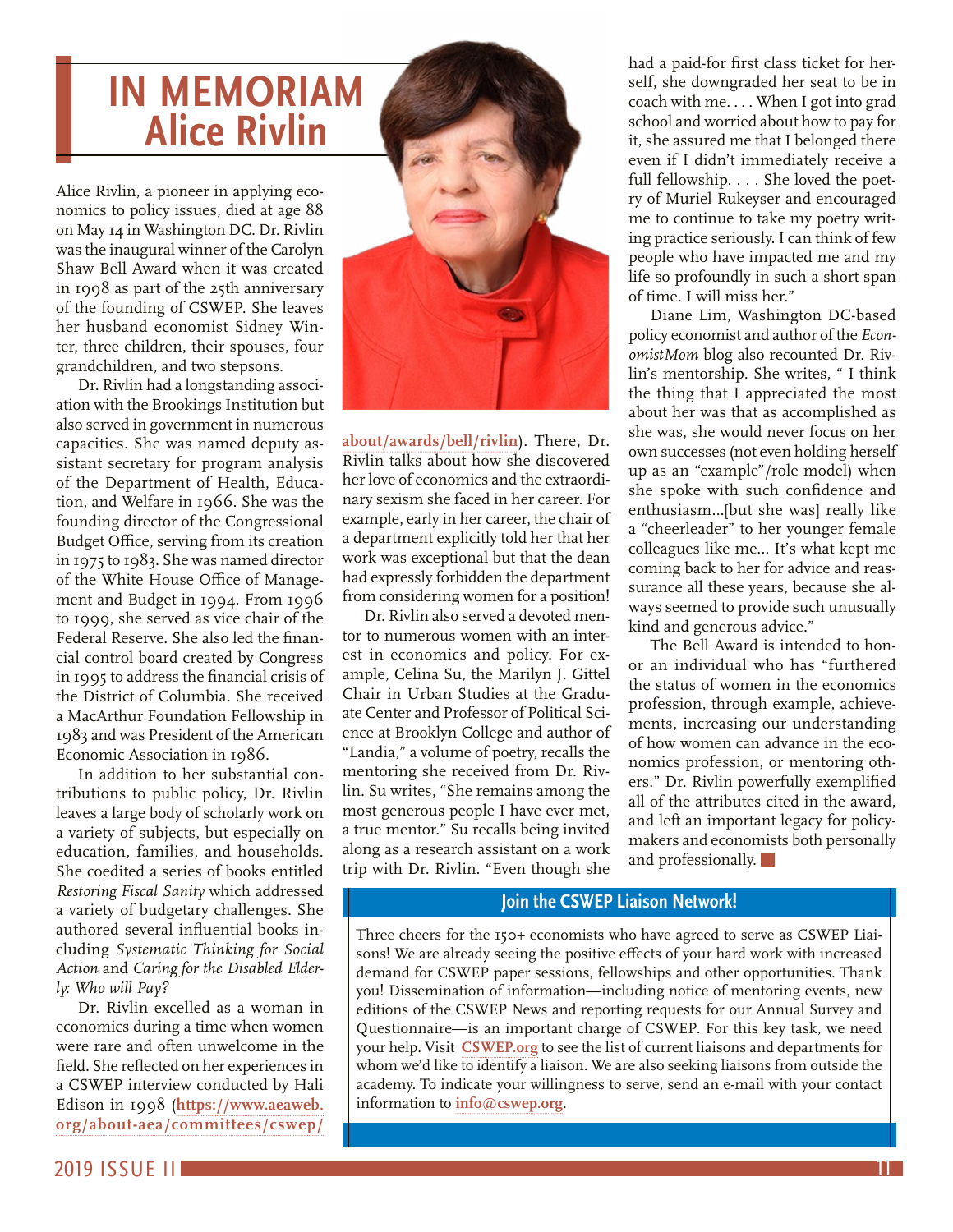# <span id="page-11-0"></span>**[Interview with Leto Copeley](#page-0-0)** continued from page 1

In order to help *News* readers better understand the role of the ombudsperson, Sharon Oster interviewed the new ombudsperson, Leto Copeley.

## **Oster:** *I understand you trained as a lawyer. How did you get into this line of work?*

**Copeley:** I began my legal career as a litigator in the field of employment discrimination. That got me involved in sexual harassment cases, and then later led to work on sexual abuse cases, particularly involving children. At some point, along with my law partner

*So potential perpetrators should* 

*take notice, just as lying to an* 

*investigator can be worse than the original crime, retaliation can get you in bigger trouble than the original conduct* 

*you were charged with.*

Valerie Johnson, I began a podcast called "The Law Sisters," where we focused on the general topic of sexual harassment and other kinds of discrimination. Harvey Weinstein and the #MeToo movement started getting publicity shortly after we began and demand for our ideas grew. As part of my own work and interests, I have trained as a

mediator and have also provided training on sexual harassment. All of these experiences helped to prepare me for the work I am doing. When Ben Bernanke called me to ask me to serve as an ombudsperson for the AEA, it was hard to say no!

**Oster:** *In terms of collecting information, your role as the AEA ombudsperson is quite broad: as long as either the complainant or the alleged perpetrator is an AEA member, a report can be filed regardless of where or when the incident occurred. Why was the information gathering role defined so broadly?*

**Copeley:** The broad reach of my role as ombudsperson in collecting information via complaint reports was part of the organizational design suggested by the AEA Executive Committee. From

the beginning, I received the message from President Ben Bernanke that he and the committee members were determined to change the climate of the economics profession, to the greatest extent possible given their roles.

We know from examples like Harvey Weinstein that people engaged in sexual harassment rarely stop with one victim and will likely assault victims in a variety of settings. The AEA felt strongly that they could play an important role in gathering information from multiple settings that individual employers, like

universities, could not easily play. I think the ability of people to call me and talk about incidents that happened in different settings and even some years ago is a very important part of my role and really distinguishes the AEA operation.

**Oster:** *Your role in terms of launching formal investigations based on reports you receive is* 

*more limited, as we will discuss shortly. In settings in which the reports you receive do not lead to a formal investigation by your office, what role does your information gathering play?*

**Copeley:** Many victims of sexual harassment and discrimination feel very alone; some even blame themselves at least in part for the harassment. But, as I suggested earlier, we know most perpetrators are serial offenders. People call me and they may tell me about a situation that sounds quite offensive. Without making an ultimate finding I can at least tell someone that the conduct they have described is unacceptable. Often it's helpful for someone to get confirmation that this is the kind of conduct the AEA wants to get rid of. So

one of the important jobs I can do as ombudsperson is to help victims feel supported because there is a lot of pressure on most people not to divulge acts of harassment or discrimination.

Then, with the permission of complainants, I can share the fact among victims when there have been multiple complaints about the same person. This information may encourage someone to file a formal complaint at the home institution of the alleged perpetrator. But even if no formal investigation occurs, helping victims know that the organization is listening can be very important. As economists might put it, filing a complaint can create a public good for other victims.

## **Oster:** *Often times harassment and/or discrimination are actions of more powerful people used against the less powerful. Many people thus worry about retaliation if they file a report. How do you handle this concern?*

**Copeley:** I firmly believe that harassment and discrimination are about the exercise of power! Let me say this—although people worry with good reason about retaliation for making a complaint, retaliation, when it is proved, often provides even stronger proof of discrimination. So retaliation can hurt the retaliator quite a bit.

As for people considering contacting me as ombudsperson, first, please know I will never record a complainant's identity without their permission. It's my job to give a report to the AEA on an annual basis, but my report will *not* include individually identifying information. Then, even if someone files a report and tells me that I can make their information generally available and then some time later I get a second report about the same perpetrator, I will not reveal the first victim's name or contact information to victim two without once again getting specific permission.

Because I am trained as a lawyer, I do think it is important to acknowledge, however, that it is possible that in the context of a legal proceeding, AEA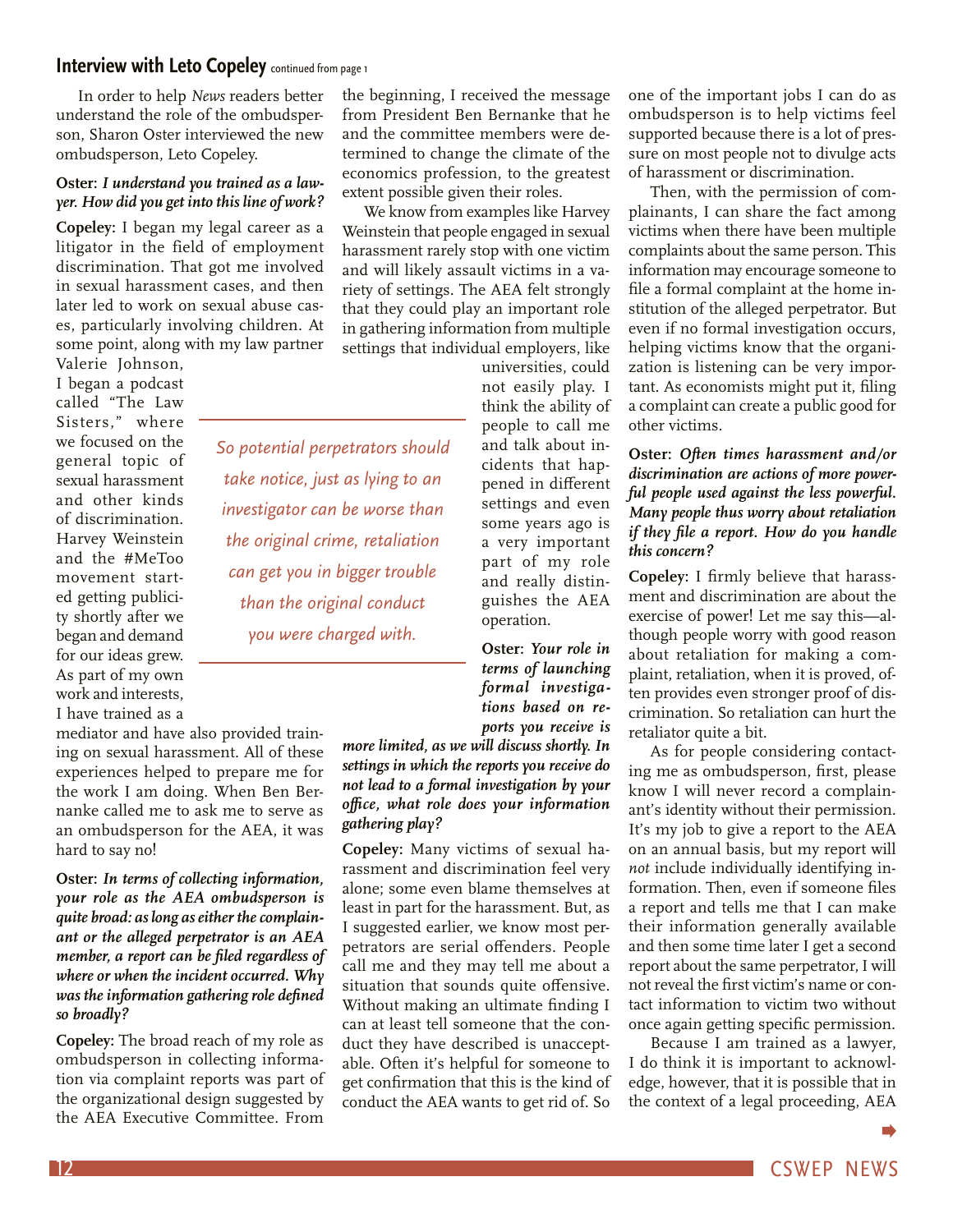## <span id="page-12-0"></span>**[Interview with Leto Copeley](#page-11-0)**

ombuds records could be subpoenaed. However, the AEA is committed to resisting the disclosure of information, and our firm will refuse to disclose anything without a court order. Almost always in such cases, if a judge requires anything to be disclosed, it is very limited and case-specific. I would be happy to discuss this further with anyone who contacts me with a specific complaint.

The AEA Policy on Harassment and Discrimination provides that the organization may take action against a member who retaliates against someone who files a complaint or participates in the investigation of a complaint. Filing complaints and participating in investigations are considered "protected activity" under the law as well. So potential perpetrators should take notice, just as lying to an investigator can be worse than the original crime, retaliation can get you in bigger trouble than the original conduct you were charged with.

**Oster:** *While your reach in terms of receiving complaints is quite broad, you are considerably more limited in terms of bringing* 

## *an investigation. Can you describe for us the circumstances which would launch an investigation and the way that investigation would proceed?*

**Copeley:** In my role as ombudsperson I can bring a formal investigation under one of two circumstances: for a complaint about behavior in the context of an AEA-sponsored activity or one involving an AEA officer or employee.

The investigation would be a civil, rather than a criminal proceeding and would involve early notification of the alleged perpetrator of the accused conduct and interviews—preferably face to face—with all involved parties. Alleged perpetrators can decline to be interviewed, though most people would in my view not be well served by doing so, and I would not object to those being interviewed having a quiet advisor with them at the interview.

My findings would be reported to the AEA executive committee. In the event that the complaint is about one of the members of that committee, he or she would be recused.

## **Oster:** *Do you act as an ombudsperson for other organizations?*

**Copeley:** The AEA is my first experience with this role but since signing on, I have had several inquiries from other organizations. I think the AEA was early in identifying and implementing this role and I am excited to be part of it.

## **About CSWEP**

A standing committee of the American Economic Association, the Committee on the Status of Women in the Economics Profession (CSWEP) is charged with serving professional women economists by promoting their careers and monitoring their progress. CSWEP sponsors mentoring programs, surveys economics departments and freely disseminates information on professional opportunities, career development and how the profession works, both on the web and via free digital subscriptions to the CSWEP News. To subscribe, email **[info@cswep.org](mailto:info%40cswep.org?subject=)**.

# **[Who Said it Would Be Easy?](#page-4-0)** continued from page 5



**Misty Heggeness** @m heageness

Submitted my job market paper for peer review - two kids, a full time federal economist gig, and almost a decade later - and I feel like the world should know. #ecomonistwhilefemale #mommyeconomist #doingitmyway #nevertoolate @ShellyJLundberg

11:46 AM - 28 Dec 2018

 $\bullet \quad \bullet \quad \bullet \quad \bullet \quad \bullet \quad \bullet$ 13 Retweets 255 Likes

<sub>d</sub>h

 $O_6$  $1213$  $O$  255

With the help of an @ShellyJLundberg (who mentored me into *finally* pushing that paper out the door) shout out, it is by far my most liked tweet. Twitter analytics (bless their soul) tells me almost 40,000 people have seen it. While my path was non-traditional, the reaction to this tweet tells me that my story resonates with people. We are all in this together, and we all need to lift each other up.

I am telling you this story not only because it is non-traditional but because it makes me proud. I stayed true to myself. My entire post-PhD research career has been in the federal government and has been wonderful. I have met amazing people. I continue to learn, develop, and grow. My passion for my work is strong and real. I could not imagine being anywhere else; I love my job.

I want that for you! The only way to get to that place is by being authentic—even when being authentic means you are non-traditional. Ignore the expectations others have for you. Do not compromise who you are or confuse your own happiness with the path others tell you to follow. Be you. Be authentic. And now, use these tips and go out and find that amazing job.

We are all cheering for you!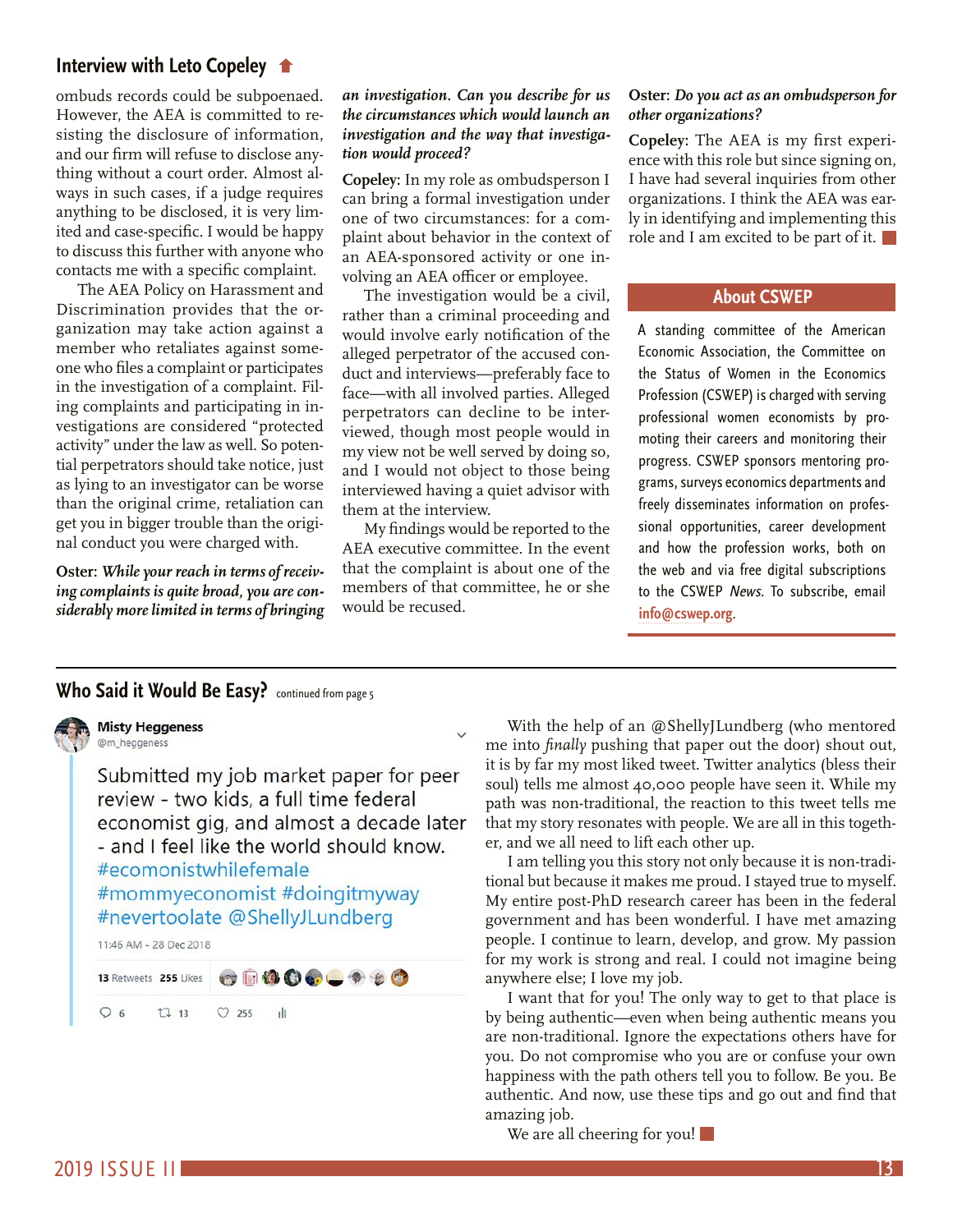# <span id="page-13-0"></span>Calls, Announcements, and Sessions at Upcoming Meetings

# **Call for Participants and Topic Ideas**

# **CSWEP Panels on Career Development @ 84th Midwest Economics Association Annual Meeting**

# *27–29 March 2020 Hilton Orrington–Evanston, Evanston, IL*

## **DEADLINE: 5 October 2019**

CSWEP is organizing two panels on topics related to career development at the Midwest Economics Association Meetings to be held March 27–29, 2020 at the Hilton Orrington– Evanston in Evanston, Illinois. There is also a CSWEP networking lunch that you are welcome to attend. There will also be CSWEP Mentoring Breakfast for Junior Faculty in Non-Doctoral Programs that you can register for before the conference.

The panels and lunch will be held on the Friday of the conference. One panel will be geared to those looking for jobs (academic and nonacademic) and another panel will focus on mid-career issues. Each panel will have four participants who will each speak for about 10 minutes. The sessions are organized to allow for plenty of time for an active exchange of ideas and advice among the panelists and session attendees. The Mentoring Breakfast for Junior Faculty in Non-Doctoral Program will be on Saturday.

If you have specific suggestions regarding the topics to be covered or ideas for potential panelists (you can also suggest yourself), please submit your topics and ideas as soon as possible (no later than October 5, 2019) to Shahina Amin, CSWEP Midwest Rep, **[shahina.amin@uni.edu](mailto:shahina.amin%40uni.edu?subject=)**. To foster the exchange of new ideas, we especially seek individuals who have not previously served as panelists.

In addition to the CSWEP panels, networking lunch, and mentoring breakfast the MEA meetings provide a great opportunity to present your own research. For those interested in presenting a paper, you can find paper submission information on the MEA website, **<http://mea.grinnell.edu/>**.

# **CSWEP Call for Complete Sessions and Individual Papers**

# **CSWEP Sessions @ Eastern Economic Association Meeting**

# *27 February–1 March 2020 Sheraton Boston Hotel, Boston, MA*

## **DEADLINE: 15 October 2019**

CSWEP will sponsor a number of sessions at the annual meeting of the Eastern Economic Association.

*Sessions are available for persons submitting an entire session (3 or 4 papers) or a complete panel on a specific topic in any area in economics, as well as topics related to career development.* The organizer should prepare a proposal for a panel (including chair and participants) or session (including chair, abstracts and discussants) and submit by e-mail. Please be sure to include the appropriate JEL code(s) and the names, affiliations and emails of all participants.

*Additional sessions will be organized by the CSWEP Eastern Representative.*  Abstracts for papers in the topic areas of **gender, health economics, labor economics and public economics** are particularly solicited, but abstracts in other areas are also encouraged. Abstracts should be approximately one page in length and include paper title, appropriate JEL code(s), names of authors, affiliation and rank, and e-mail contact information.

All submissions should be e-mailed to the following address. **Decisions will be made before the final regular EEA deadline.**

**Dr. Karen Conway John A. Hogan Distinguished Professor of Economics Peter T. Paul College of Business and Economics University of New Hampshire Email: [ksconway@unh.edu](mailto:ksconway%40unh.edu?subject=) Phone: (603) 862-3386**

If you have specific suggestions regarding career topics to be covered, potential panelists or any other way that CSWEP can offer resources in career development at the Eastern meetings, please submit your ideas to the above address as well.

# **Fall 2019 CSWEP Survey Coming Soon! DEADLINE: 28 October 2019**

Since 1972 CSWEP has undertaken the collection of data on the gender composition of faculty and students in both PhD granting and non-PhD granting U.S. economics departments. This 40+ years of data is unique in the social sciences and beyond and is presented in the CSWEP Annual Report. The 2019 survey was sent to all department chairs in mid-September and the completed survey is due October 28. CSWEP is very appreciative of the work of the 200+ department chairs and staff and the CSWEP liaisons who work to complete these surveys in a timely manner every year.

# **CSWEP Sessions at Upcoming Meetings**

# **Southern Economics Association Annual Meeting**

*23–25 November 2019 Marriott Harbor Beach Resort & Spa, Ft. Lauderdale, FL*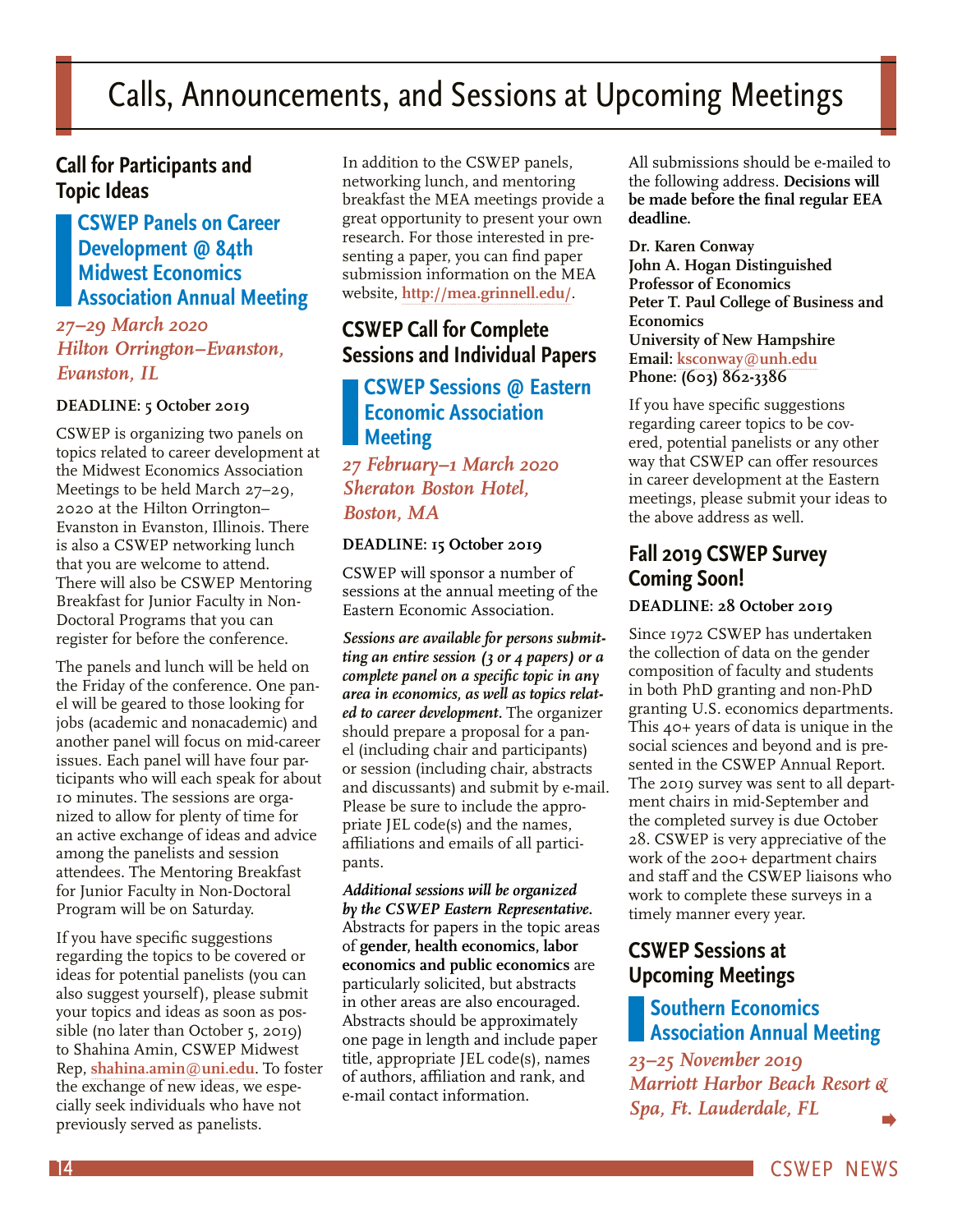# <span id="page-14-0"></span>**CSWEP Sessions**

# **[Professional Development Panel:](#page-13-0)  Department Chairs Offer Advice on Getting Appointed, Promoted, and Tenured (Joint CSMGEP/ CSWEP Session)**

## **Saturday, 23 November 2019, 8:00 am–9:45 am**

Organizers: Ragan Petrie (Texas A&M University) and Ebonya Washington (Yale University)

Panelists: Scott L. Baier (Clemson University); Maureen Cropper (University of Maryland, College Park); Marionette Holmes (Spelman College); Manuel Santos (University of Miami); Omari H. Swinton (Howard University) and Laura Taylor (Georgia Institute of Technology)

# **Enduring Effects of Gender Norms**

# **Saturday, 23 November 2019, 10:00 am–11:45 am**

Chair: Francisca Antman (University of Colorado–Boulder)

Organizer: Ragan Petrie (Texas A&M University)

### *Plough, gender bias and the misallocation of trade credit*

Jiafu An (University of Edinburgh)

### *Losers weepers? The impact of local labor demand shocks on gender attitudes*

Shalise Ayromloo (University of Illinois–Chicago)

*Marriage and gender norms* Francisca Antman (University of Colorado–Boulder)

*Do financial conditions shape gender norms? Gendered labor dynamics over the credit boom-bust cycle* Tammy Lee (Massachusetts Institute of Technology)

# **Gender Gap in Labor Market and Learning Outcomes**

# **Saturday, 23 November 2019, 1:00 pm–2:45 pm**

Chair: Molly Espey (Clemson University)

Organizer: Ragan Petrie (Texas A&M University)

## *Child care provision and women's careers in firms*

Vidhi Chhaochharia (University of Miami)

# *Gender, effort, and peer evaluation in cooperative undergraduate economics courses*

Molly Espey (Clemson University)

*Do graduate school and advisor characteristics affect economists' later publication and co-authorship rates?* Sheena Murray (University of Tennessee–Chattanooga)

*Gender and racial gaps in the labor market according to Mortensen and Pissarides*

Anni Isojaervi (Iowa State University)

# **Professional Development Panel: Advice for Job Seekers and Managing an Early Career**

**Saturday, 23 November 2019, 3:00 pm–4:45 pm**

Chair and Organizer: Ragan Petrie (Texas A&M)

## *Tips on going* **Back** *on the job market before tenure* Sheena Murray (University of Tennessee–Chatanooga)

*When your job market focus is small liberal arts colleges* Sarah Reed (Chowan University)

*From your first year to tenure: making a career at a liberal arts college* Marie Petkus (Centre College)

*You do not need to do it alone: seeking and finding mentoring on the road to tenure in small departments* Orgul Ozturk (University of South Carolina)

*Strategies for incorporating research into undergraduate classes* Elaine Frey (California State University–Long Beach)

*How to promote an economics major to female undergraduates* Joy Buchanan (Samford University)

# **From the Chair** continued from page 2

playing field between job seekers who have access to mentors and job seekers who do not. The emphasis in this Focus section is, as it should be, empowering job seekers to find the job that is the best fit their skills or interests. These articles will be useful not only for job seekers but also for those of us who want to do better at advising graduate students. They will be particularly helpful for advisors who want to assist students who are following career paths with which the advisor has less experience.

As part of our efforts to assist economists at all levels with professional development, we have revamped some parts of our website. If you visit the professional development section of our website, **[https://www.aeaweb.](https://www.aeaweb.org/about-aea/committees/cswep/programs/resources) [org/about-aea/committees/cswep/pro](https://www.aeaweb.org/about-aea/committees/cswep/programs/resources)[grams/resources](https://www.aeaweb.org/about-aea/committees/cswep/programs/resources)**, you will find a rich set of articles advising job seekers, including the new ones in this issue of the *News*. You will also find our ongoing listing of mentoring and career development workshops and advice for economists at other stages of the career.

CSWEP will have a full slate of activities at the San Diego ASSA meetings. In particular, look out for our panel co-hosted with CSMGEP on Sunday morning, "**[What Have We Learned about Mentor](https://www.aeaweb.org/conference/2020/preliminary/1808?q=eNqrVipOLS7OzM8LqSxIVbKqhnGVrJQMlXSUUstS80qAbCOlWh2lxOLi_GQgxwwkU5JalAtkA1kpiZUQRklmbiqEVZaZWg4yrKigXDAoYGqgVFsLXDDC_x8B)[ing? A Conversation among Mentoring](https://www.aeaweb.org/conference/2020/preliminary/1808?q=eNqrVipOLS7OzM8LqSxIVbKqhnGVrJQMlXSUUstS80qAbCOlWh2lxOLi_GQgxwwkU5JalAtkA1kpiZUQRklmbiqEVZaZWg4yrKigXDAoYGqgVFsLXDDC_x8B)  [Veterans, Eager Mentors, and Founders](https://www.aeaweb.org/conference/2020/preliminary/1808?q=eNqrVipOLS7OzM8LqSxIVbKqhnGVrJQMlXSUUstS80qAbCOlWh2lxOLi_GQgxwwkU5JalAtkA1kpiZUQRklmbiqEVZaZWg4yrKigXDAoYGqgVFsLXDDC_x8B)  [of New Mentoring Initiatives](https://www.aeaweb.org/conference/2020/preliminary/1808?q=eNqrVipOLS7OzM8LqSxIVbKqhnGVrJQMlXSUUstS80qAbCOlWh2lxOLi_GQgxwwkU5JalAtkA1kpiZUQRklmbiqEVZaZWg4yrKigXDAoYGqgVFsLXDDC_x8B)**."1 We are excited about the number of new groups that have sprung up with conferences and other activities designed to mentor and support diverse economists. We have brought together an exciting group of mentoring entrepreneurs to discuss opportunities for launching new initiatives.

1. **<https://bit.ly/2kTsJuR>**